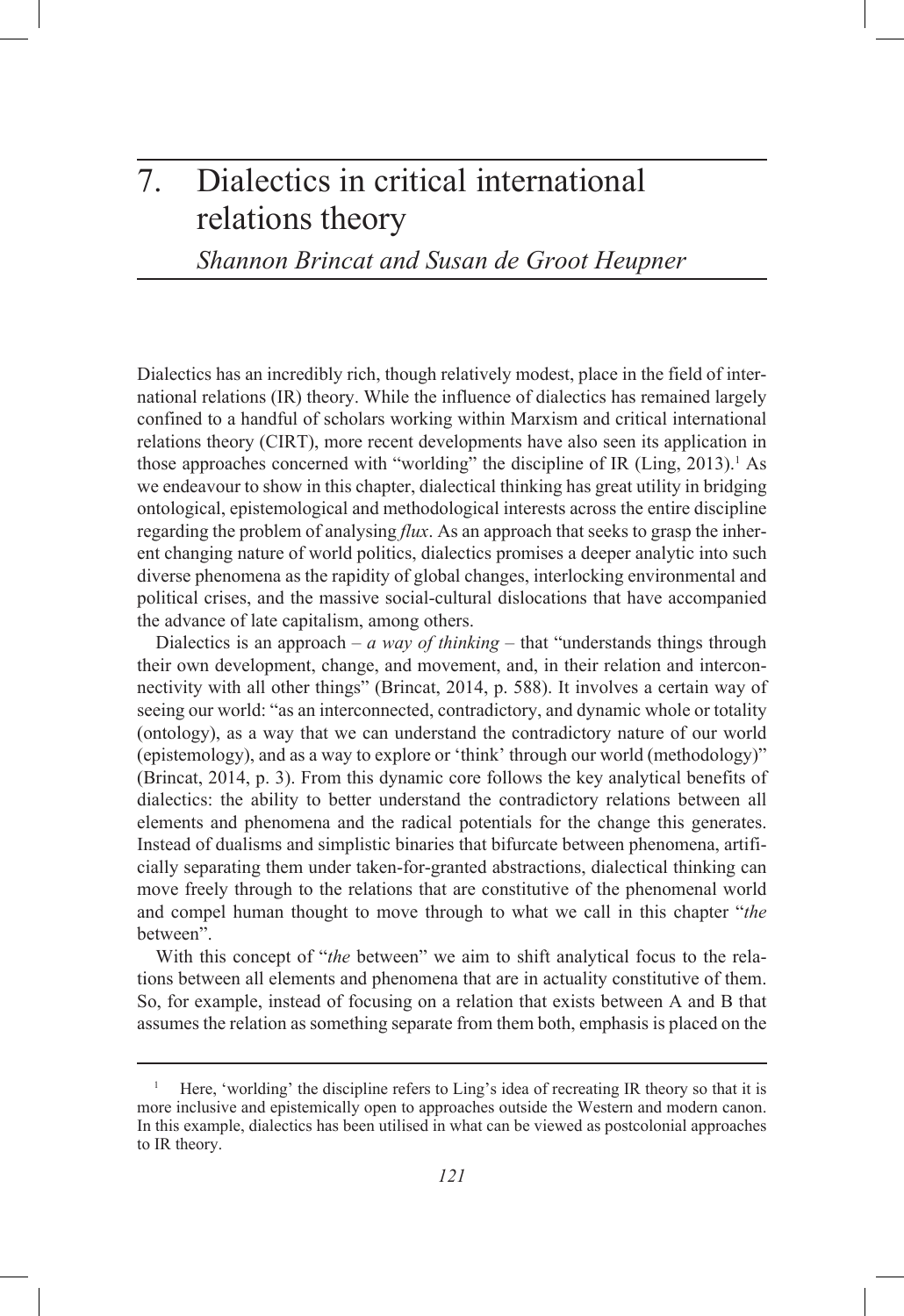nature of the relation itself without which  $A \neq A$  and  $B \neq B$ . It is this relation of "the between" that other approaches to relationality and change typically overlook. From our dialectical perspective, A and B consist of the multiplicity of relations between them. The importance of emphasising the constitutive nature of relations themselves lies in its ability to redirect commonsensical human thinking that is inclined to categorise and distinguish between A and B and thereby overlook the mutual implication of relationality itself, to instead focus on the relations as inherent to A and B in-themselves. On the basis of this ability to capture "*the* between", we argue the power of dialectics is not only found in its explication but also within its analytic. Namely, its analytic may help reveal what exists in the past, being, and negation of elements and phenomena; the historical development and fluidity of all things in their relation and movement (Marx, 1990).

Arguably, one of the earliest texts to explain the outbreak of the First World War (which many regard as the foundational question of the entire discipline of IR) was dialectical in nature (Ashworth, 2000). Lenin's *Imperialism* (1999), we contend, is far more dialectical in its method than usually seen.<sup>2</sup> Its mistranslated full title, which should have been "the *latest* stage in capitalism" (emphasis added), was intended to demonstrate the open-ended processes of change in the geopolitical competitions between national bourgeois classes, finance capital, and colonial-imperialism (Lenin, 1999). Its translation as "the *final* stage of capitalism" completely overrode this purpose, instead giving licence to the determinism of dialectical-materialism ("Diamat") and its thesis of the inevitability of communism. One could highlight the same dialectical underpinnings of Trotsky's combined and uneven development thesis, since only substantively taken up by Rosenberg in IR (see for example 2012). This utilised dialectical thinking in its rejection of the notion that human society must inevitably develop through a unilinear sequence of "stages" of development towards emancipatory communism, an idea which gave great explanatory power not only to the relative differences in economic development between states but also to the necessity of permanent revolution. Nevertheless, these open dialectical aspects of both Lenin and Trotsky's work that emanated from the developmentalism as the key aspect of dialectics were largely subsumed under the dogma of Diamat whose determinism took such a stranglehold against thinking dialectically in the early twentieth century.

After this early period, dialectics went into hibernation in IR theory. In its place, classical approaches prevailed, consisting of any number of undialectical beliefs from unverifiable conjecture on human nature to romantic notions of tragedy. These would, in turn, give way to behaviouralism and to a crude positivism that were equally undialectical, trapped as they both were in notions of stasis in a anarchical system of recurrence and repetition. It was not until Robert W. Cox's (1981) path-breaking

<sup>2</sup> It is important to note that the title should have been translated as "The Latest Stage in Capitalism" (thus indicating the ongoing process of change in world politics) rather than the "Highest Stage of Capitalism", which gave it a determinist quality. If one looks to the original German edition, it gives a far better reflection of its dialectical title.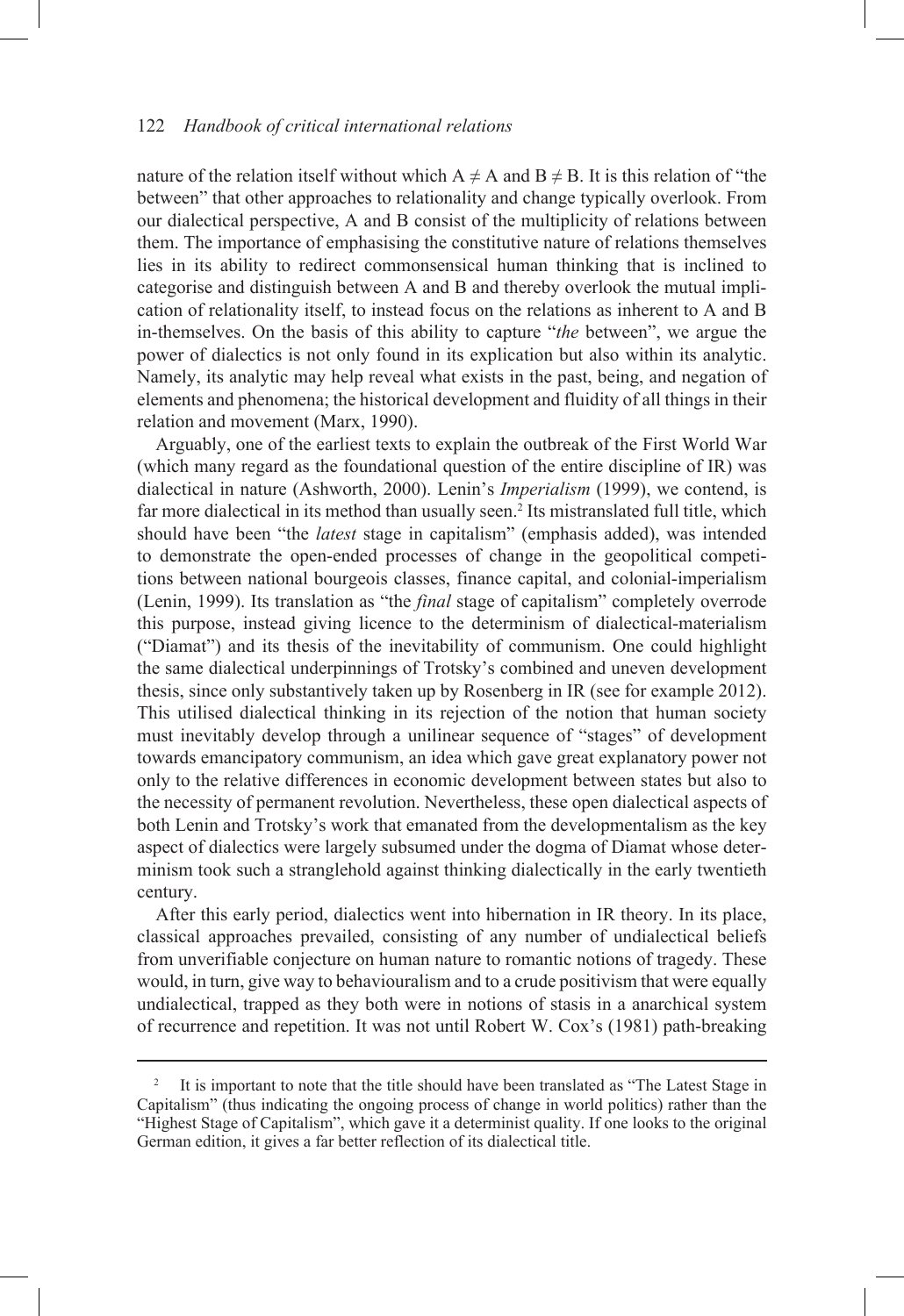article "Social Forces, States, and World Orders" that the discipline was led back to the fundamental importance of dialectics. The article is most famous for its contrast between critical and problem-solving approaches with its methodological component outlining what Cox called a "framework of action for historical structures" looking at the potentialities of three interacting forces in world politics: ideas, material capabilities/agency, and institutions (Sinclair, 2016). For Cox, these took the form of a particular configuration between social forces, forms of states, and world orders with each "containing, as well as bearing the impact of, the others" (Cox, 1981, pp. 135–138). Structures were no longer inert in this approach but in movement and theory could now grapple with this by understanding the configuration of forces as the framework in which human agency operates. With this simple methodological intervention, dialectics was once again pushed to the forefront of theoretical developments within critical approaches during the so-called Inter-Paradigm Debate.

Yet despite the centrality of Cox's thought to all of CIRT, it was not until Alker and Biersteker's (1984) work that dialectics would appear as an operative term within the theory-building of IR. Theirs was the first to look at developing a synthetic dialectical approach that was to be comprehensible to Soviet thought and thereby enable East/West dialogue. Alker's (1982) work, in particular, was concerned with a form of dialectics that was to be communicable with and across other approaches. In their famous "The Dialectics of World Order" article, Alker and Biersteker (1984, p. 133) attempted to foreground dialectical approaches in IR as leading to more "worldly" and "sophisticated" research and teaching as opposed to the myopia of "parochial behaviouralism" that limited IR to scientific and traditional approaches. In their much larger *Dialectics of World Orders Project* (with Amin, Gilani, and Inoguchi), it was asserted that the application of a dialectical approach would be most productive to "analyze and comprehend the complexity of contemporary world order and disorder" across both East and West.<sup>3</sup> Arguably, the challenge is now to achieve such comprehension across North and South simultaneously. Alker and Biersteker argued that the importance of an open-ended dialectics was that it specifically included positivist approaches, was non-deterministic, and remained focused on social processes that proceed from contradictions. For them, our world is composed of multiple and often contradictory world ordering theories and practices. These interrelationships are pervasive, changing, and often identity-modifying, and therefore require an ontology of change that dialectical understanding is primed to achieve.

Yet despite Alker and Biersteker's insistence on the importance of dialectics in IR, the discipline has remained largely unmoved (Marlin-Bennett & Biersteker, 2012). The only entry of dialectics into IR theory that gained much notoriety was Heine and Teschke's call for a "dialectic of concrete totality", which sparked debate in *Millennium* (1996, 1997). Like Alker and Biersteker, they too sought to wake up the

This manuscript is yet to be published and includes the work of Alker and Biersteker, with Tahir Amin, Ijaz Gilani, and Takashi Inoguchi. A draft was generously provided to the authors by Thomas Biersteker, for which we are grateful.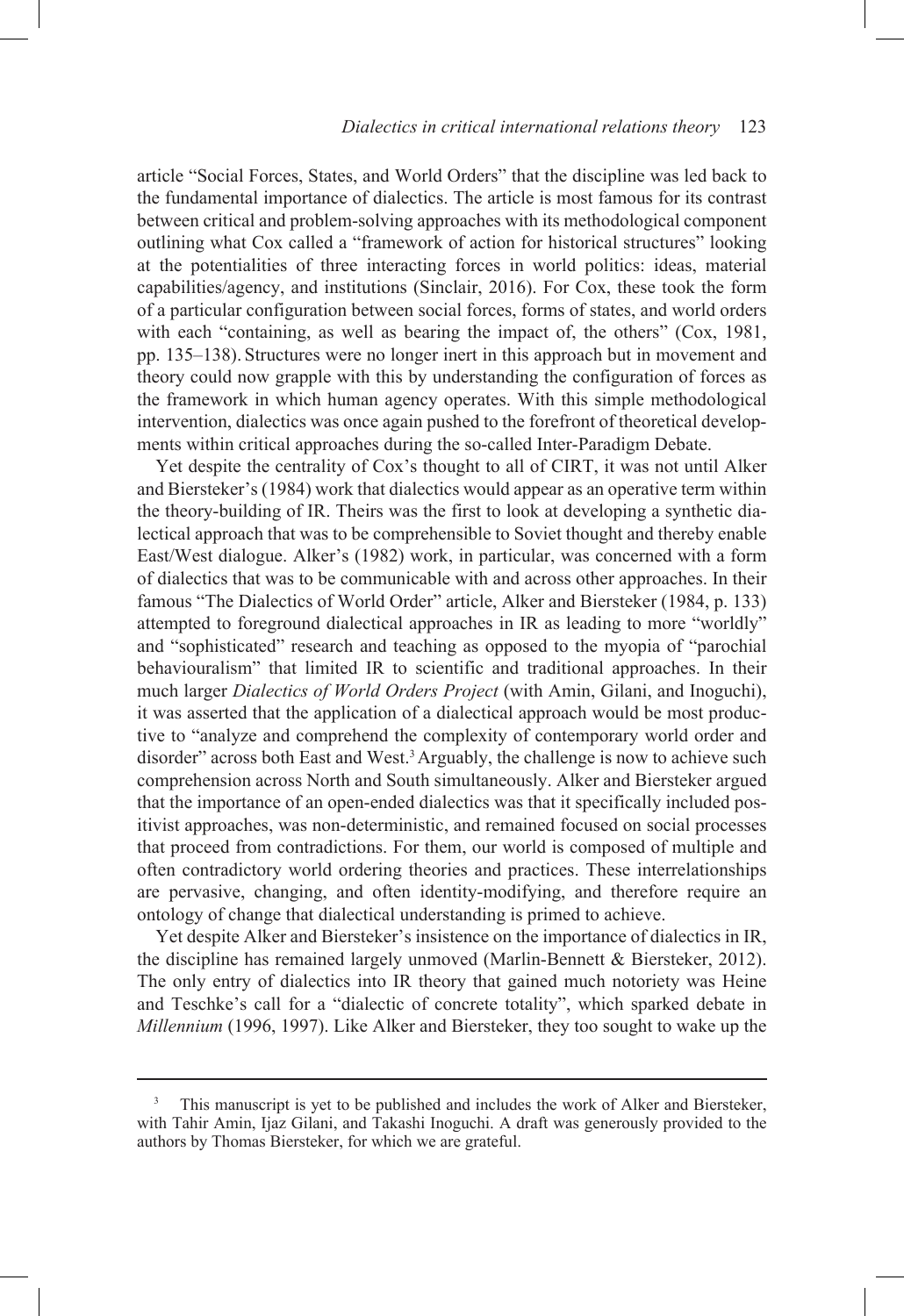discipline to the utility of dialectics, through a model that was to be reflexive, combining empirical and immanent modes of critique. Heine and Teschke's model had three premises: (i) that just as reality is contradictory, so too must our mode of thinking reflect these social contradictions; (ii) place as central praxis and human agency in production, cognition, and communication; and (iii) providing a non-determinative understanding of history as the potential site for reason to emerge through social praxis – or what Marcuse would have called towards a rational society. This process is historically mediated and through it dialectics can help us perceive "human praxes (plural)" within concrete contexts (Heine & Teschke, 1996, p. 415). In their dialectical method, parts are not isolated from their social history or genesis, nor is the whole emptied of its parts to become abstracted as some fixed system or (pre-)determined structure (Heine & Teschke, 1996). For Heine and Teschke (1996) given its historically informed basis for understanding social praxes, dialectics was the most appropriate mode of analysis to understand social development and differentiation in the dynamic context of global processes.

Outside the debate and replies that followed Heine and Teschke's piece, it has only been in recent years that a new undercurrent of dialectical scholarship has emerged – a trend that promises to broaden the historico-cultural basis of dialectical thinking in IR. Agathangelou and Ling (2005) were essential catalysts in this development. Together they sought to overcome the automatic oppositional perspectives, dualisms, and Eurocentrism through the development of what they called a "worlded" IR – one that was derived from the multiple ways of being and living in the world (Agathangelou & Ling, 2004; Ling, 2013). Accordingly, Ling pioneered a unique Daoist dialectical approach to world politics (2013) and was, before her untimely passing, completing a work exploring the dialectical relation between Daoist *yin*/ *yang* theory and the seven categories of *anekāntavāda* argumentation (from Jainist philosophy, which we will briefly discuss in the next section).4 These explorations have been allied ways of furthering an open-ended, negative, and social-relational dialectic for world politics (see Brincat, 2009, 2011; Brincat & Ling, 2014). With this impetus, in 2015 a joint project on *Dialectics in World Politics* (2015) was able to draw together a range of dialectical approaches in IR, ranging from Marxism and Critical Realism, to Daoism and Postcolonial theory (Brincat, 2014). What seems to unite this new form of dialectical thinking in IR is a shared interest to broaden the epistemological basis of the discipline by including far older and non-Western forms of dialectical thought, i.e. "worlded". This suggests that it is no longer enough to develop derivative discourses from these non-Western approaches (that are made then to merely reflect the concepts and assumptions of Western IR theory), but to reclaim what has been lost, to establish new grounds, forms of thinking, and fresh insights into our world (Shahi, 2018).

One key example of the fecundity of bringing in older and non-Western dialectical insights into IR is the symbol of the *spiral* that encapsulates the dialectical under-

<sup>4</sup> This was to be called *Culture & World Politics: Journeys beyond Westphalia*.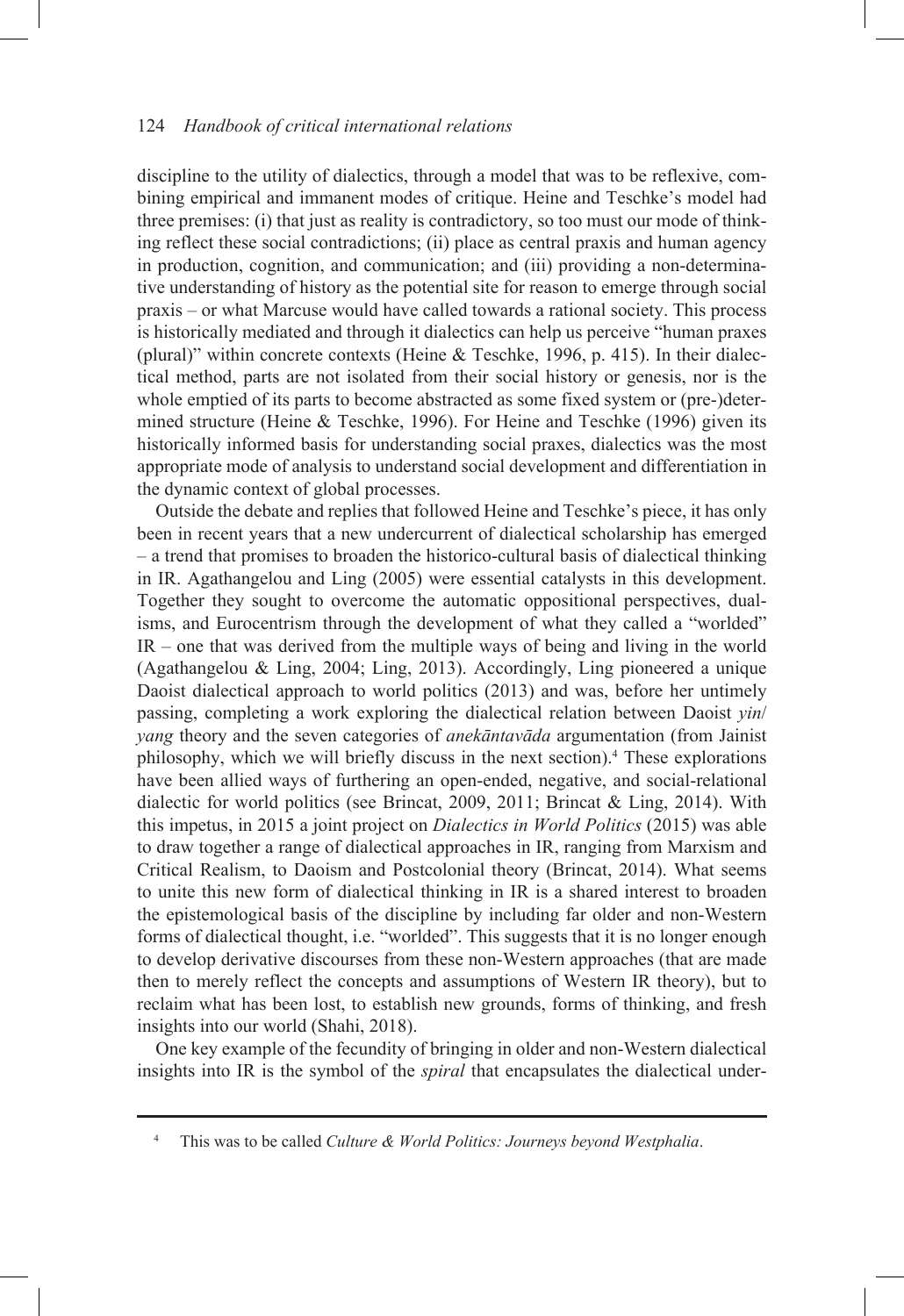standing of change-time. The overwhelming view of time across approaches in IR is unilinear, that is, things/phenomena emerge from point A to point B. To these are sometimes added either progressive or regressive assumptions and narratives: that change/s occur in some upward trajectory (a teleology of progress) or of decline (teleology of regress). For an example, one key area of tension in IR has become the contestation by postcolonial scholars against modernist narratives whose underlying assumption is of progressive linear change. In dialectics, on the other hand, change/s occurs as if in a spiral, the spiralling arms symbolising the history of sublation in the movement of flux. That is, all the past movements of things/phenomena are retained with this process as it spirals. This captures how dialectical thinking is, ultimately, historical – as Benjamin et al. (1985) said, it provides an approach for thought to have the winds of history in its sails. Symbolised within the spiral, *being* carries within itself all its prior sublations, all those elements of its past, its genesis, and its relationality. Indeed, it cannot be understood – it cannot *be* – without these. One could say the arms of the spiral are the history of its past *beings*, preserving them. Engels (1925), following Marx, called this the "spiral form of development": everything is made of the mutual penetration of polar opposites and the negation of this relation leads to gradual change.

But such conceptions of a spiralling dialectic are thousands of years older. In Daoist forms of dialectical thinking, for instance, change takes place in a temporal continuity of spatial varieties and differences: complementarity and contradiction are the "two phases" of this "advancing spiral". As explained by Tian (2005, p. 36), "[t]his is because change is seen not from the ontological viewpoint, which gives formal privilege to the formal aspect of phenomena and separates time and space, but rather in light of the ceaseless transformation of things, in which 'things' are rather seen as 'events'". So, "from yin to yang and yang to yin, again, indicates an advancing spiral" (Tian, 2005, p. 36). A similar process is observable in the dialectical logical structure of the Budhist *Bhāvaviveka*. Here, a formalised system of debate includes the repetition of certain claims so that the discussion accretes additional material with each new pass that the parties make over the topic. The repetitions are not circular – they add new concepts/ideas, and hence accumulate in the spiral through which the debate reaches ever finer logical organisation (Liberman, 2007). The symbol of the spiral is thus an heuristic to visualise flux from a dialectical viewpoint: nothing is lost in this process, new things arise in their genesis and interconnection, what was prior remains preserved in the spiral arms, and what is possible is present within the spiral-shaped movement itself.

# KEY COMPONENTS OF DIALECTICS: FLUX *AND* INTERNAL RELATIONS

Since very few studies have employed dialectics in IR, rather than continuing to survey this small body of literature this section will focus on explaining two key ideas of dialectics that we think are both unique to its approach and constructive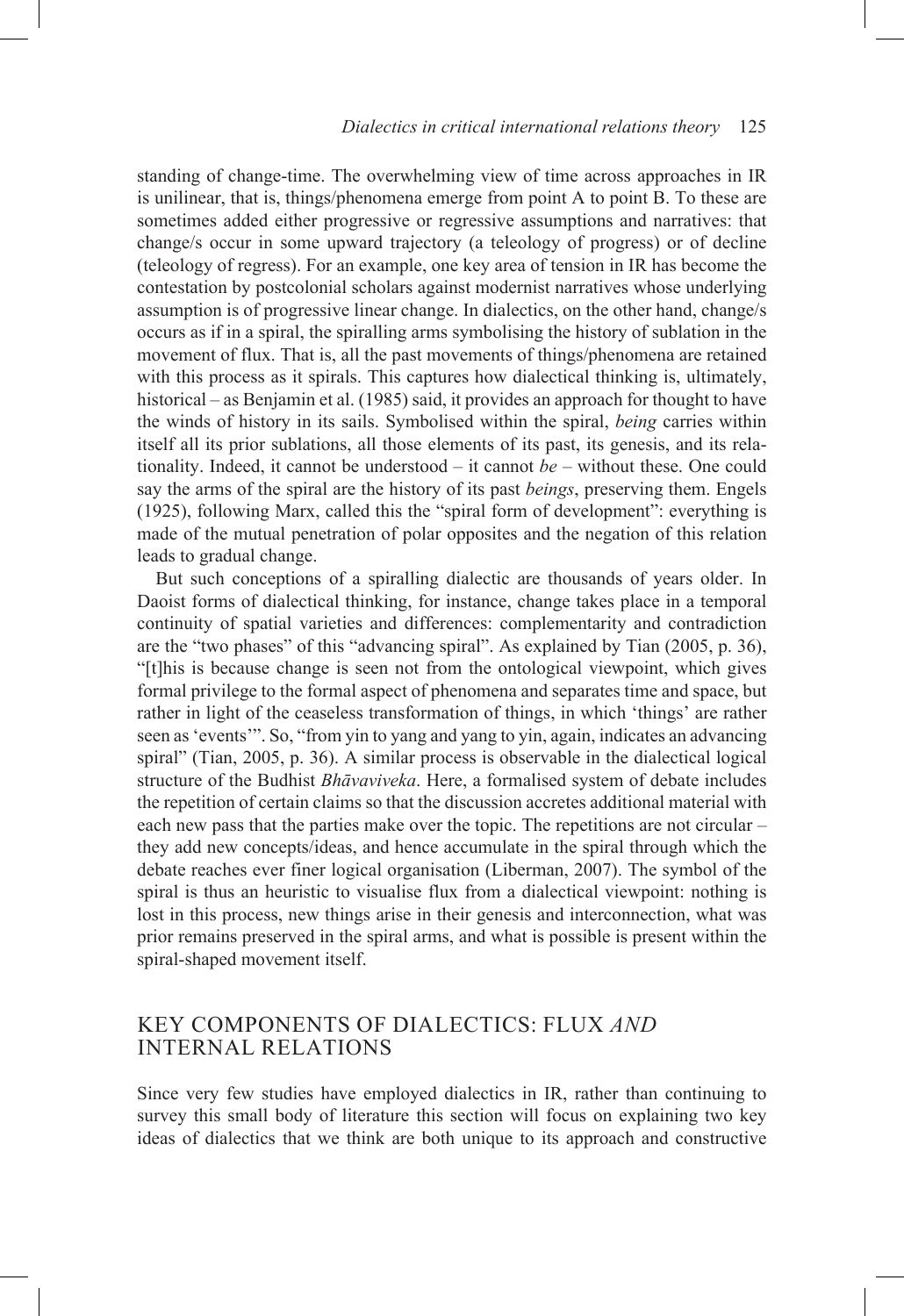for how we should "think" in IR. The first is the problem of understanding change, the inherent and essential nature of the universe as *flux*. For dialecticians, nothing is permanent; all things move, alter, and change – the process which dialectical analysis is primed to uncover. The second is the philosophy of internal relations that we define simply as the position that the relations of things/phenomena are essential to them – they would not be what they are without these relations. Of course, such relations may be thin or thick (Johansson, 2011), strong or weak, but they are intrinsic to or constitute "the between" of all things. Both of these ideas are, ultimately, aspects of a metaphysical theory about the nature of our universe – part of a universal philosophy that applies to all *changes* of things/phenomena and all *relations* between things/phenomena in the phenomenal world.<sup>5</sup> We understand, then, both of these ideas as part of the ontological assumptions of dialectical thinking. In the next two sections we will address the methodological implications that arise from these twin philosophical commitments.

# **Flux**

In order to move away from the mystification of dialectics, it is important to recall the words of Engels when he emphasised the laws of motion are not imposed upon nature and history but rather deduced from them. Just so, "[if] we turn the thing round, then everything becomes simple, and the dialectical laws that look so extremely mysterious in idealist philosophy at once become simple and clear as noonday" (Engels, 1925). By reprising its constitutive ontological elements, we can remove dialectics from its mystical trappings in order for it to be effectively deployed as a comprehensive means of analysis. With this purpose in mind, we propose that dialectics can be best understood as a cognitive approach for those with a knowledge-constitutive interest in understanding change and transformation, or "flux", that denotes the constancy and indeterminacy of change in our universe.

On the grounds of this ontological premise of flux, nothing is static insofar that every element that constitutes the whole exists in a perpetual state of becoming. Contrary to the ontological assumptions of most other modes of analysis in IR, dialectics privileges motion and fluidity in the conceptualisation and theorisation of the social world. Indeed, the very purpose of dialectics is to challenge the appearance of stability that is both the foundation and the product of traditional modes of IR theory. For example, the realist thesis of system reproduction within anarchy is the foundation of its theoretical conceptions that the theory then reproduces through its analysis. This is merely its own presupposition that it endlessly confirms. Dialectics, in distinction, is understood as an approach to understanding "processes of motion, change and transformation" that form the basis of all existence in their singularity and in their totality. To return to the spiral conception of change-time outlined above, *being* relies on all the parts of the past for what it is *becoming*. Sublation – in the

 $5$  For a recent defence of this position in dialectics see Sayers (2015).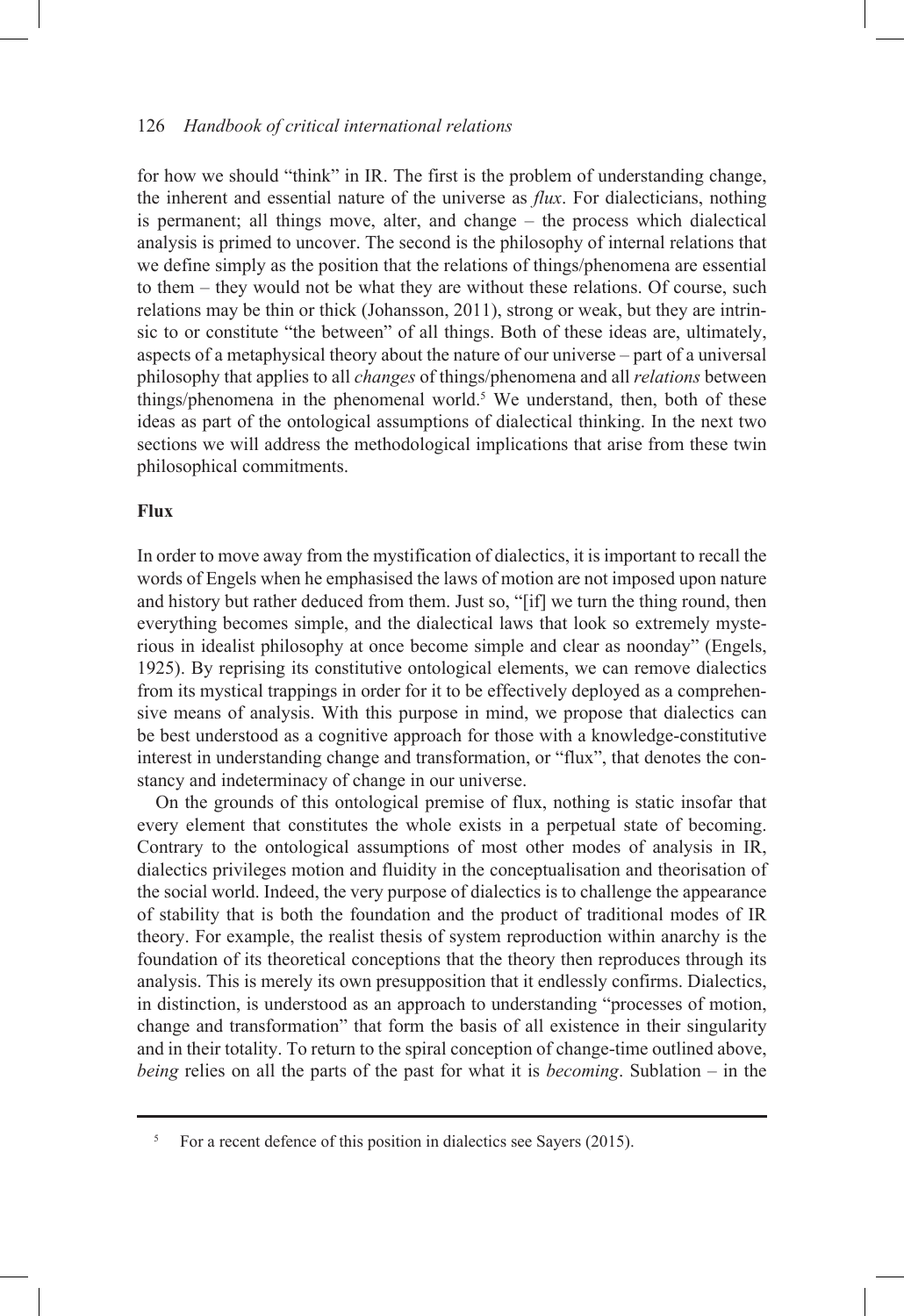Hegelian sense of *aufheben* – captures this idea of the motion of past, present, and future that assumes both the permanency of flux as well as the preservation of parts in this movement. This is the term preferred to "synthesis" (a term Hegel never used) which serves to focus on some aspect while recognising its inherent position within the whole. Moreover, instead of time as a measure of change in the Aristotelian sense, the dialectical measure of change embodies the perception of time as well. Indeed, it is this relative perspective that is crucial to the experience of time and change for human thought.

Non-dialectical approaches to understanding "change" are typically *stagist* – that is to say, where two or more differentiated states form the basis of the development of a thing/phenomena. Change, under this conception, is as an intermittent process in which the external relations between things/phenomena direct change but in which each thing/phenomenon, in-itself, remains static. There is a tipping point whereby *some* thing transforms into *an other*. In this non-dialectical approach, the concept of change is determined by a linear conception of time insofar as it is a momentary capture of two or more stages. In contrast, dialectics perceives of change beyond its momentary existence in which time is not the sole referential point. Of course, we may choose to abstract such moments to focus our attention on any such "moment" but we must not mistake this as the whole or as the process of change. Both past and future, relations and moments, make possible what may be. Thus, on the basis of this historicity and contingency, dialectics is inconsistent with any causal reductionism that seeks for cause and effect by way of the overdetermination, or underdetermination, of certain elements. Dialectics breaks down the actual processes and relations (the "contradictions") between elements that reveal contingency. This focus is essential because, as we already stated, the relations of a thing, and between all things, is part of its being (i.e. the present state) and its becoming (i.e. the future state). Thus, change is the interpenetration of past and future which, given the meaning of the concept of time in relation to and as part of things/phenomena, can only be considered as a process of continuous *flux*.

To recall one of the most renowned of all dialectical aphorisms of Heraclitus, "everything flows, nothing stands still" (*Panta Rhei*). In his Presocratic cosmology, the ongoing process of change (*flux*) comes about through the relations or exchanges that he calls "strife" and which he symbolises as the process of transformation in the element of fire. His demonstration of this principle is perhaps even better known regarding the impossibility of entering into the same river twice: "On those stepping into rivers staying the same other and other waters flow", or "We both step and do not step into the same rivers; we both are and are not" (Barnes, 2013) In this logic, the river is never constituted by the same waters at two different points in time, and, yet, though the waters are always changing, the river appears the same and can be identified as such in human thought. It is not just that those things that appear most stable in their identity are actually not so. More so, the river is a metaphor to reveal how seemingly permanent entities are always undergoing change and at the same time can be known however temporally – as posited by Graham (n.d.) it is "precisely *because* the waters are always changing that there are rivers at all", and without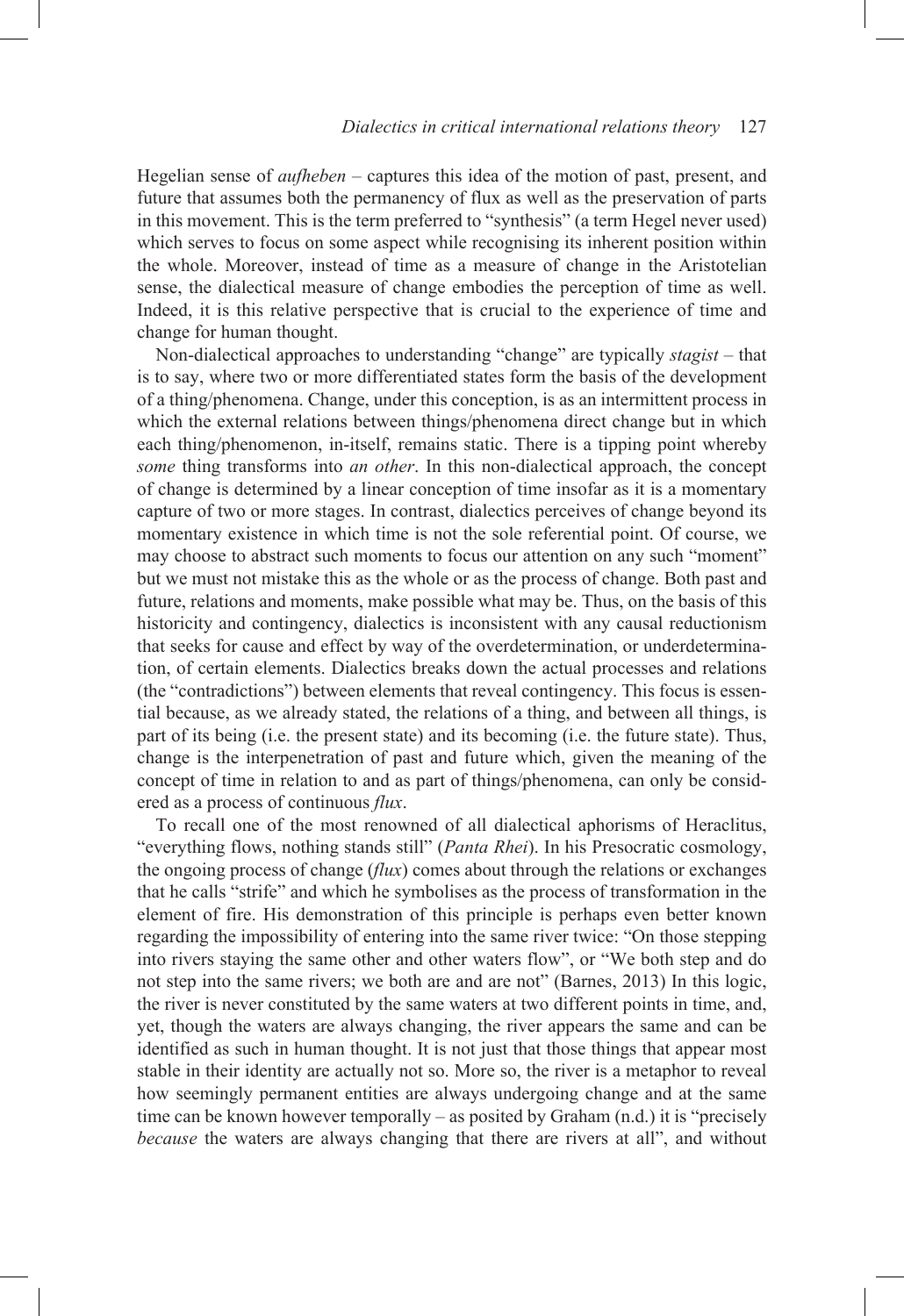which would be something else entirely. How a thing changes, then, is inherent to its very being. Dialectics is an ideal method to assist in the analysis of this ongoing movement between identity and difference.

Dietzgen (2010, p. 34) helps us go a step further with this logic. He writes:

The universe is in every place and at any time itself, new, and present for the first time. It arises and passes away, passes and arises under our very hands. Nothing remains the same, only the infinite change is constant, and even the change varies. Every particle of time and space brings new changes.

He uses this against the materialist/idealist dualism claiming both positions fail to see "the relation of content to form" (Dietzgen, 2010, p. 122) As against the materialists, he claims we never meet anything but perishable forms of matter. Matter changes and flux itself appears eternal to us. Or more poetically stated, "[t]he essential nature of the universe is change. Phenomena appear, that is all" (Dietzgen, 2010, p. 36) As against the idealists, Dietzgen (2010, p. 38) claims their belief that "there is an abstract nature behind phenomena which materialises itself in them" is nothing less than the admission that this hidden nature is made by the human mind. Research or understanding how "hidden nature" materialises cannot take place *a priori*, but only *a posteriori*, and on the basis of empirically given effects, our sense perceptions, and human faculties of mind. In this way, dialectics transcends the materialism/idealism debate and pushes us to view the universe in a fundamentally relational manner.

## **Internal Relations**

As a corollary to the ontology of flux, dialectics requires a philosophy that focuses on those processes that constitute its object of analysis. As stated by Hegel (1975[1830], §81), the purpose of dialectics is "to study things in their own being and movement and thus to demonstrate the finitude of the partial categories of understanding". So, the knowledge-interest in understanding flux leads to, even presupposes, the philosophy of internal relations: that relations are intrinsic to the nature of one or more of the relata (an *essential* relation), without which thing/phenomenon would not be as they are. This philosophical commitment implies that things/phenomena exist only insofar as they are "in contact with other things, in reality … [things/phenomena] manifest themselves because they are existent, and they manifest themselves in as many different ways as there are other things with which they enter into relations of time and space" (Dietzgen, 2010, p. 38). As these things relate to each other in space–time, they undergo change, and, concurrently, so does the whole. But rather than focusing more on this aspect of how relations generate flux, we will here explore the implications of internal relations for how to think or understand things/phenomena more fully. Here, we are not concerned with the dispute of Bradley, Russell and Moore regarding internal relations but the far more advanced form presented by Joseph Dietzgen (1828–1888) and, more recently, Bertell Ollman (1976, 1993,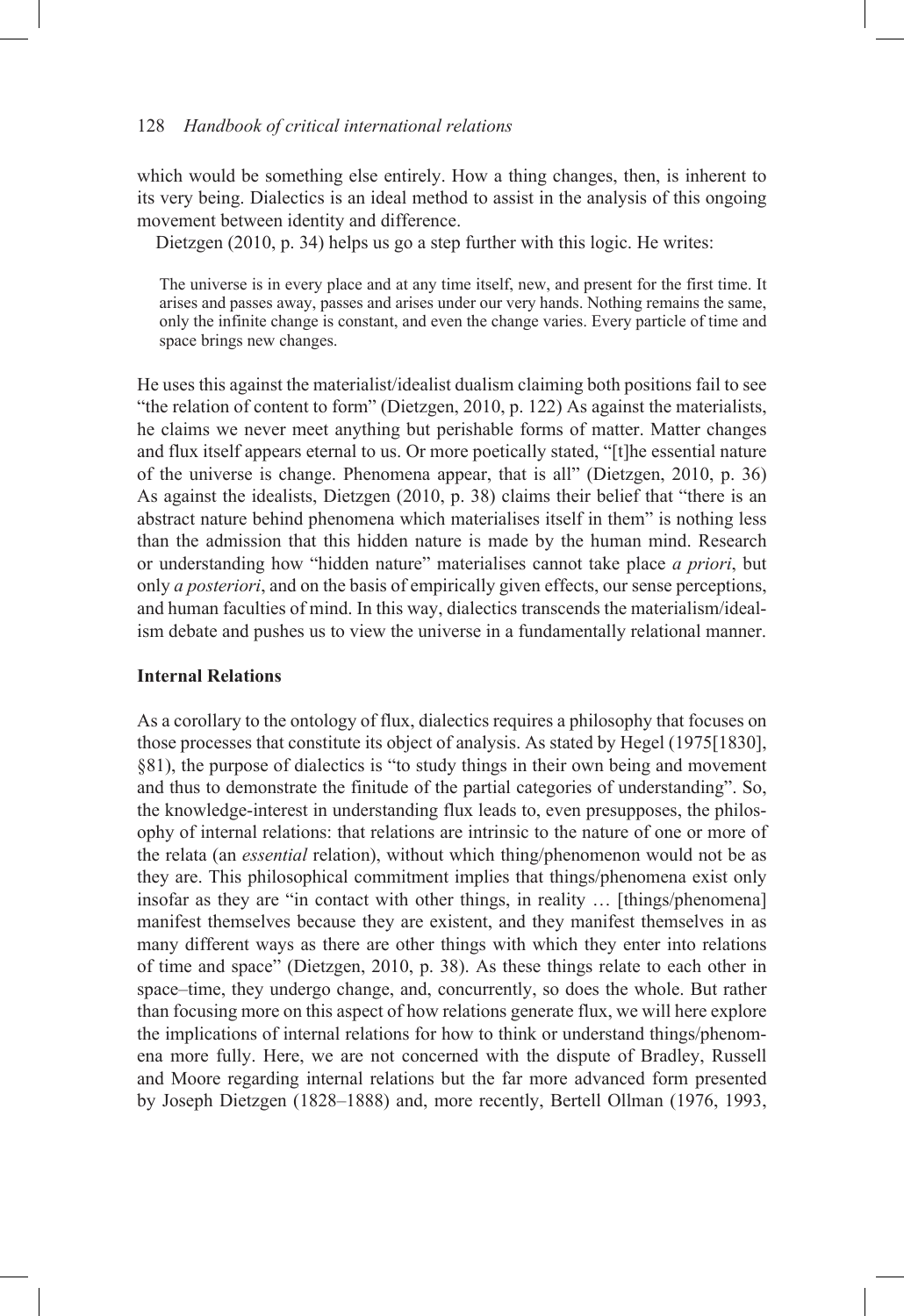pp. 28–36, 2003), who offers the most thorough account of how the philosophy of internal relations is intrinsic to the dialectical method.

According to Ollman (2015, p. 9), the distinction between the philosophy of external and internal relations is the "most important philosophical question of the day". Whereas the philosophy of external relations considers "relations" and "things" as independent of each other, the philosophy of internal relations regards "things" as constitutive of "relations". In other words, in the former, change is perceived to affect the "thing" or "relation" in their totality but is not considered to alter the internal qualities that come to define the "thing" or "relation". In the latter, on the other hand, it is the "relations" that constitute the "thing" that are subject to change – these relations are essential to the object without which it would no longer be the same. Dietzgen declares: "Any thing that is torn out of its contextual relations ceases to exist. A thing is anything 'in itself' only because it is something for other things, by acting or appearing in connection with something else" (Dietzgen 2010, p. 29) In other words, the conditions of things or the existence of phenomena are taken to be part of what they are. This implies that everything has some relation, however distant, to everything else. Marx riffs on this theme: "The sun is the object of the plant – an indispensable object to it confirming its life – just as the plant is an object of the sun, being an expression of the life awakening power of the sun, of the sun's objective essential power" (Marx, 1959, p. 157). The sun's effect on the plant is an "expression" of the sun itself, a part of it, just as is the plant to the sun.

In the Western canon, Hegel was the first to construct the type of total system that internal relations implies. He altered the notion of identity used by Kant (the "in-itself") by replacing both the notion of mathematical equality  $(1 = 1)$  and Aristotelian identity  $(A = A)$  with "relational equality", that is, where the entity in question is "considered identical with the whole that it relationally expresses" (in Ollman, 2003, p. 41). That is, "the thing under examination is not just the sum of its qualities but, through the links these qualities (individually or together in the thing) have with the rest of nature, it is also a particular expression of the whole …" (Ollman, 2003, p. 40). Thus, Hegel maintains that truth "is the whole" (in Ollman, 2003, p. 41), or as Dietzgen (2010, p. 41) would later claim "[t]he universe is the truth". The importance of this philosophy is crucial to how dialectics is able to understand identity and difference. So, within Aristotelian identity  $(A = A)$ , the unit  $(A)$  has already been declared different from everything else so that identity and difference are necessarily mutually exclusive, and the relation between any two units must be one or the other (Ollman, 1976). The philosophy of internal relations, in distinction, allows for "the logical coexistence of identity and difference" (Ollman, 1976, p. 21). For Dietzgen (2010, p. 41), semblance and truth "flow dialectically into one another" – and hence our conceptions like hard and soft, good and bad, right and wrong – in which they can be related and at the same time remain different. Kant's "thing in-itself" disappears in the universe of relations – behind the appearance of identity, the object is much more, it is part of the totality of relations, it is everything. It only appears in such and such a way in a particular moment and place in space–time, and to a specific perspective of human perception and mind that is ultimately relative. As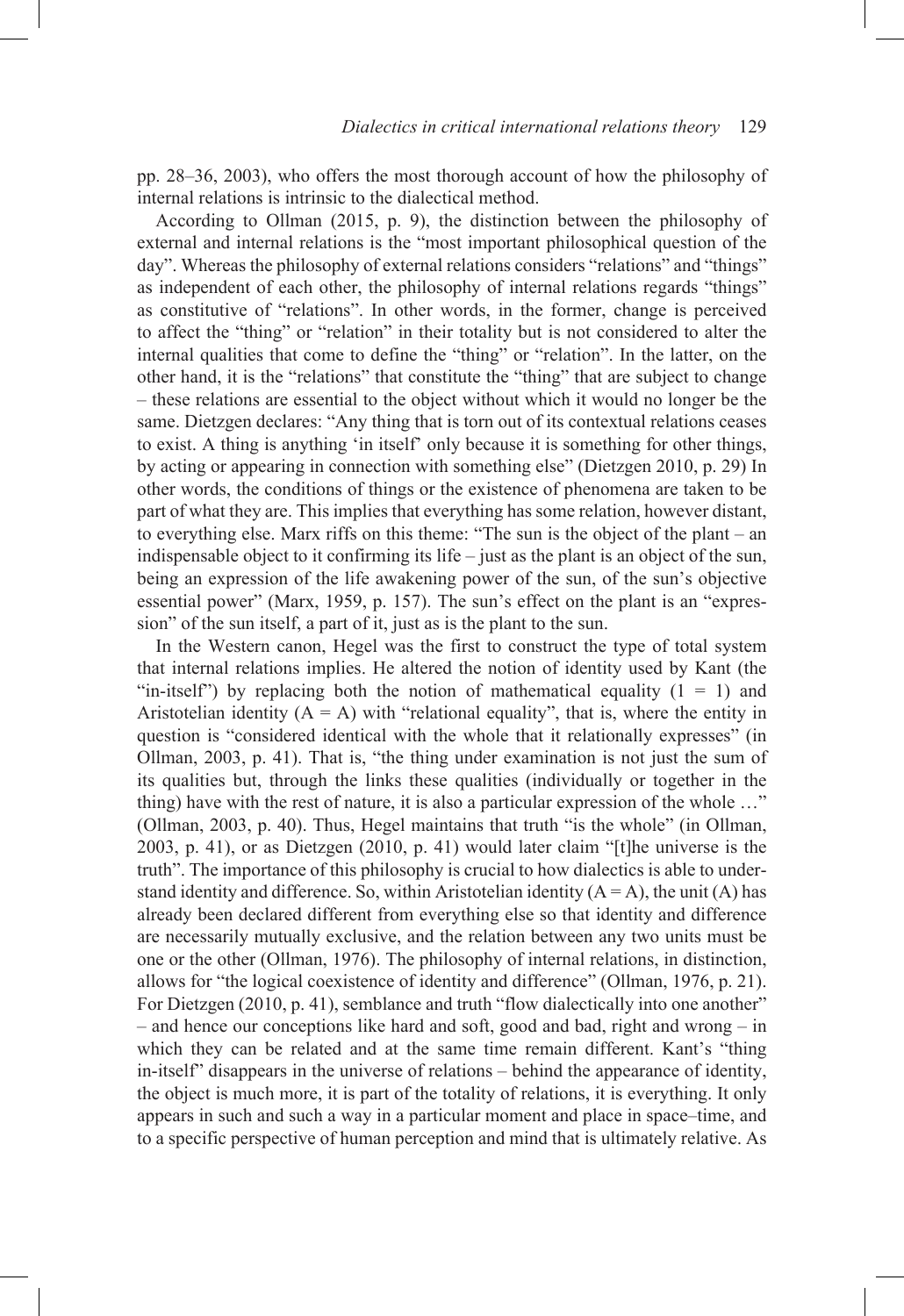for Hudis, the act of dialectical thinking enables us to see that the thing's otherness is itself a moment in the effort to annul this otherness by knowing the object as itself. As Dietzgen (2010, p. 40) affirms, "[e]very existence is relative, in touch with other things, and entering into different relations of time and space with them". There are many examples of understandings of internal relations throughout the history of dialectical thinking in other philosophical traditions. In the dialectical tradition of ancient India, for example, the notion of the *svarupa* relation denotes the inherent "non-independent status" of identity and emphasises the interpenetration of qualities of the self and the other (Ruegg, 1981). So, dialectical thinking does not impose static holism reducible to the identity of a particular thing – when Hegel extols that "the truth is the whole" he discerns the whole in temporality and not in permanence. The "truth" signifies only temporal stability, and incompleteness is representative of the "whole". The lesson is to be on guard against any "unit" of analysis being presented as given in-itself and/or unchanging.

For the philosophy of IR, the universe provides the basis for all thought. We cannot think or imagine outside of this. So mind/matter are no longer seen as dualistic, as "either/or". Indeed, they "are real only in their inter-relations" (Dietzgen, 2010, p. 21). Mind exists as a part of the entire universe so that its content is only the effect of the other parts – the universe is what furnishes the material for thought, through which mind can then both generalise and distinguish. As Dietzgen wrote to Marx, "*thinking means to develop the general from what is given by the senses, from the particular*" (Dietzgen, 2010, original emphasis)*.* At the same time, because of internal relations, to fully understand one object at one moment in time requires, ultimately, the truth of *everything* else. So, any "thing in-itself" is *factum*, something made, something *only* ever a "concept of the mind": the universe can be seen as one unit, and every part of it can be seen as an infinite number of relations and perceptions thereof. Hence, the importance of the dialectical method in sorting through contradictions and oppositions, generalisation and differences of all things, *and* its insistence on the necessary movement of thought to see such abstractions as a concrete part of one and the same whole. This mutual interdependence of all things – the infinite nest of relations that constitutes the universe – can be viewed in any way by the human mind. The difference is merely one of perspective of focus, of our interest in pursuing knowledge, and of the questions we wish to answer.

So, the question that inevitably arises when attempting to think dialectically is where to *begin* and *end* analysis, given that both are potentially infinite. As stated by Ollman (1976, p. 226), dialectics:

views the whole as the structured interdependence of its relational parts – the interacting events, processes and conditions of the real world – as observed from any major part. Since the ordering of elements and their relative importance varies according to the vantage point adopted, this view admits as many totalities (structured wholes) as there are take-off points for analysis.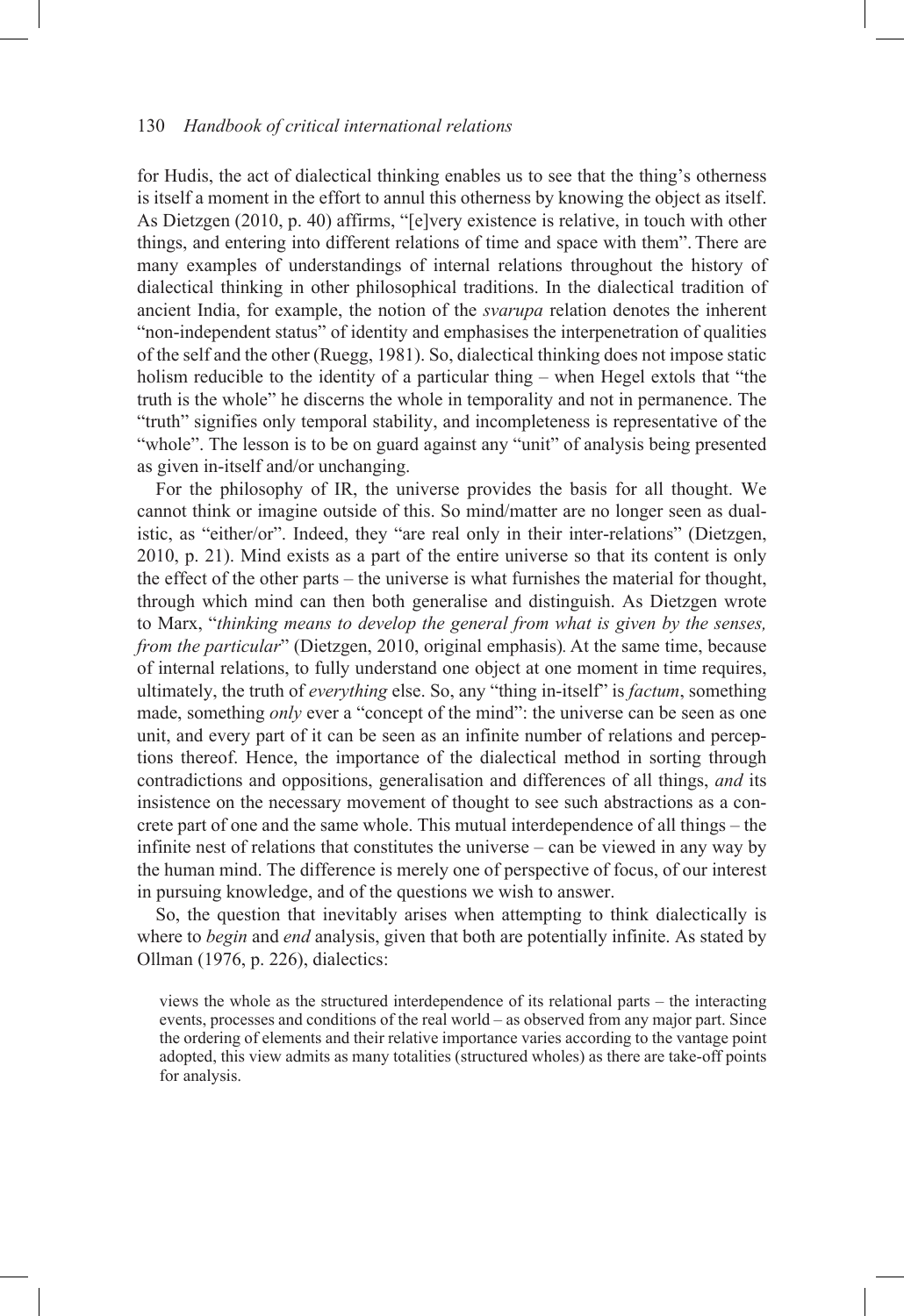This leads to the question of *abstraction* – the choice of the human mind in what it focuses on and, for a moment, removes from its relations (Ollman, 1976). For scholars this is a necessary part of analysis – we cannot hold all things in mind at once. This means that the *interests* and *purposes* behind all analysis are fundamental (to recall the famous line of Robert W. Cox). It also means that what we can know of any particular thing in any particular moment is only ever partial and hence the need for a system of thought in which each part is seen as related to and a facet of the whole. Dialectics requires the movement in thought from abstraction of the thing/phenomena, and its placement back in the whole. Without this movement, the method becomes one-sided and the depiction of reality (the "whole") distorted. So, while all things are transitory and related, dialectical "thinking" can generalise, can discern differences, can account for changes in qualities and quantities, can individuate based on similarities, can deduce and infer – but with the steadfast recognition that the materiality of relations is grasped by the human mind. It is the vantage of the researcher, their choices and interests, that determine what is included in analysis, where it begins, where it ends, just as it is the researcher who manipulates their subject through abstractions (Ollman, 1976). It also accounts for the difficulty in undertaking dialectical analysis, not just in terms of the length of such studies (like *Capital*, and its attempt to examine the many sided relations of this economic system) but the difficulties in language for the different abstractions deemed necessary to capture the complexity of the thing/phenomena under analysis within all its manifold relations. With this admission, the researcher must possess humility that knowledge is never complete or full. That is, any account, when viewed against the whole, is necessarily a one-sided version, or, in the words of Ollman (1976, p. 273) "uni-dimensional and therefore incomplete". Moreover, what is taken as rational is only relative, that is, applicable as rational for a particular time and place. Previous forms of analysis and knowledge claims that are exposed as being limited may be sublated but are never useless, they are "ascending stages of understanding … which contain ever more truth and ever less error …" (Pannekoek, 1902, p. unknown). Indeed, for dialecticians, the only real error is "unwanted assumptions" and the only mistake is when subjectivities are taken as objective "without further inquiry" (Dietzgen, 2010, p. 49).

What the philosophy of internal relational does for IR theory is to help overcome its tendencies towards both binary ("either/or") thinking and its entrapment under identitarian thinking. Recall the surprise of the neo-realists at the end of the Cold War, at the absolute failure of this theory to explain this fundamental systemic change. Think, too, of the hierarchical relationalism in mainstream constructivism, for example, in which norms "cascade" downward and are advanced through "entrepreneurs" in successful forms of norm diffusion in IR (see Price, 1995). Even though some have shown that political change is not the inevitable outcome of the initiatives of norm entrepreneurs (Finnemore and Sikkink, 1998), the primary social relation taken into account is this hierarchical form that privileges a specific actor above all others. The importance of the context of such events – shifts in polarity or in normative change – are neglected and undervalued in both of these theoretical approaches.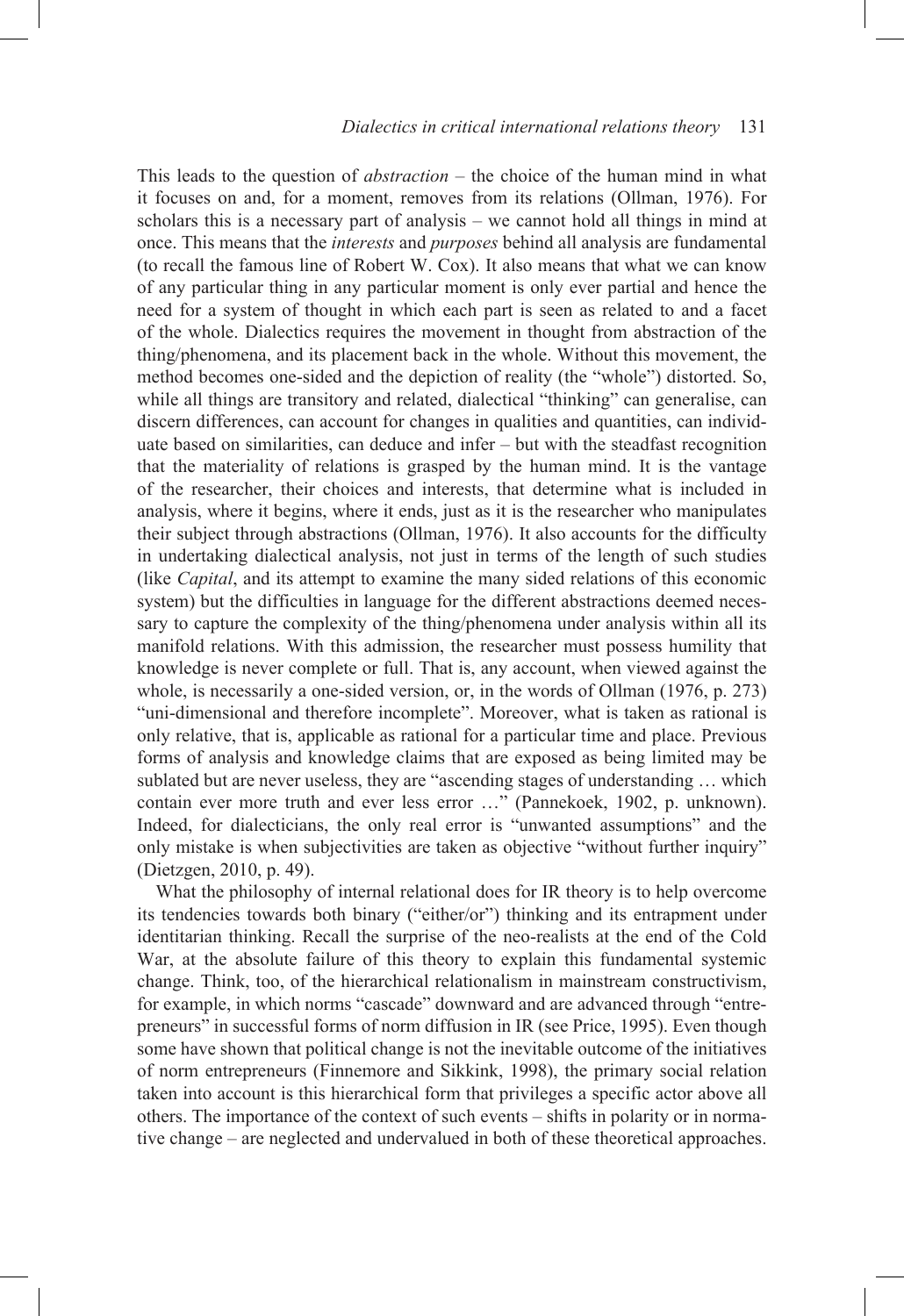Change evokes either "surprise" (and the contradiction of the foundational claims of the theory, in the example of neo-realism) or is explained in a linear casual manner (in which wider relations are neglected, as in constructivism). Only those relations that appear *immediately* (and therefore superficially) to such theories are taken into account – all others are assumed not to exist, are completely ignored, or are at best neglected. As Hegel expressed so matter-of-factly, "a one-sided relation is no relation at all" (cited in Williams, 1969, note 8, p. 41). Yet within these approaches the reality of change and the internal relations between all forces in IR is reduced to one-sided causal accounts in which certain factors become determinative – but they are determinative only because they have been abstracted without placement back into the whole. Neo-realism constructs an unchanging system whose emergence in the history of world order remains as inexplicable as its demise.

Constructivism, on the other hand, dismisses crucial parts of the processes and relations responsible for normative change becoming incapable of accurately comprehending change instead privileging a certain actor or certain event as determinative. By isolating entrepreneurs and the norms themselves from the social relations that they are merely an expression of, constructivism hides relevant relations and distorts others. The objective features or conditions of which human beings are a part of are grossly undervalued. Such approaches have fallen to the error of "unwanted assumptions", mistaking some subjective judgement as objective "without further inquiry". It is only dialectical accounts – premised on the philosophy of internal relations – that ensures thought moves from the whole to the part and can overcome these problems acute within traditional theories. Specifically, it is "only the prior acceptance of the identity of each part in the whole, [that] permits adequate reflection on the complex changes and interaction that constitute the core qualities of the real world" (Ollman, 1976, p. 19).

It must pointed out that internal relations does not rule out causal relations, in fact it presupposes them: but it is sceptical of claims where one element or factor is made primarily responsible and/or where immediacy of causal analysis becomes over-determined. Indeed, dialectics is the method for exposing such over-determined claims because it is the method of *doubt*. Dialectics makes us qualify such claims of certainty in causation, compelling us to recall the mutual interdependence of all things that are in constant interaction, that the interactive/relational context limits the possibilities of what is being asserted as causal and what, apparently, is being denied (Ollman, 1977). As argued by Sayers (2015, pp. 27–28):

The philosophy of internal relations is not about what is immediately apparent. What it says is that the more we go beyond what seems immediately evident, the more we learn about a thing or event, the more we come to see its necessity. A complete understanding of things would reveal their full necessity, the internal nature of their connections with all other things … In doing this, we must presuppose that these facts or events are necessarily related, though for the present, we do not understand how … [and that] We have no guarantee that it [our analysis] will be vindicated.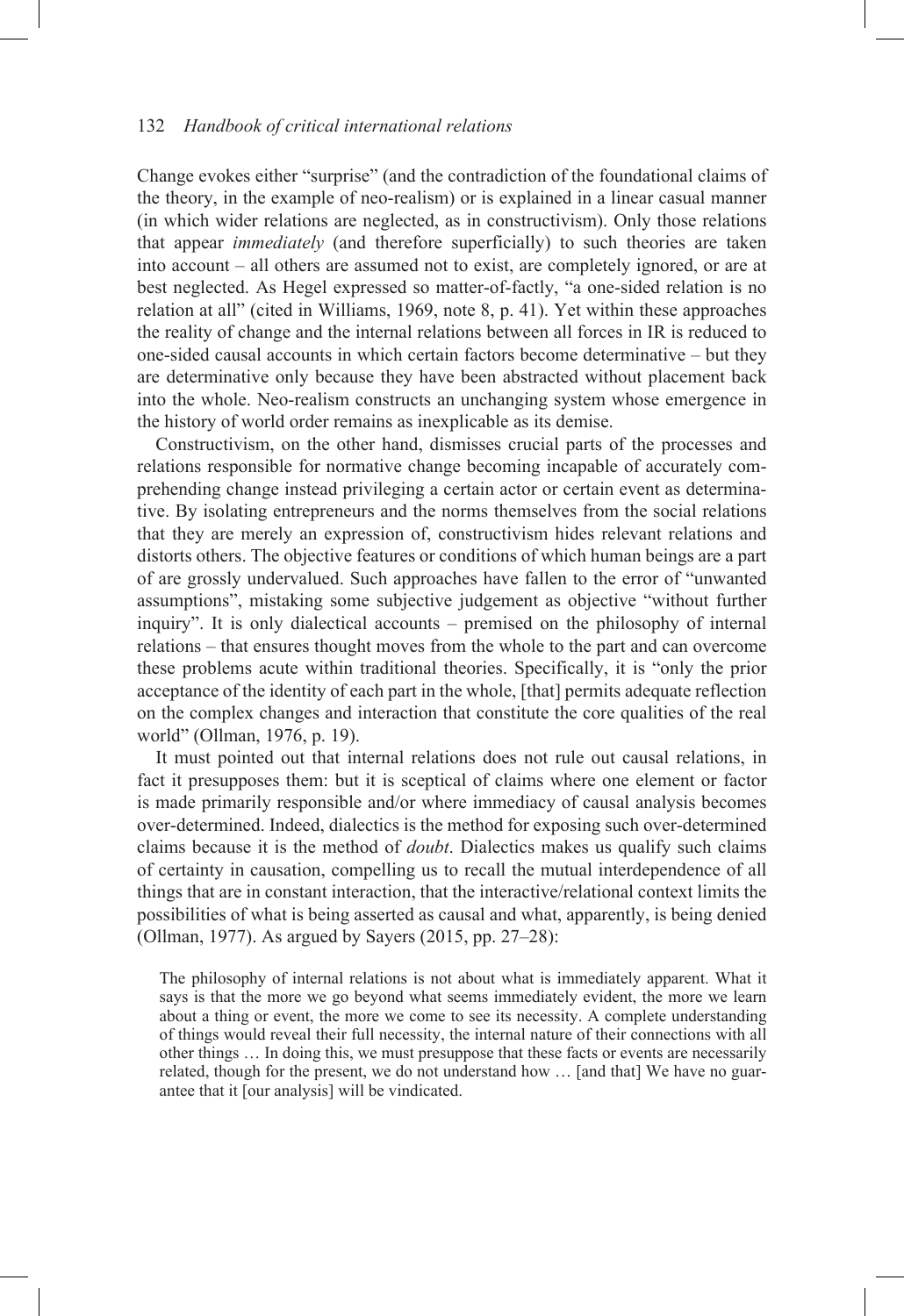Dialectics, then, compels thought to dig deeper. It rejects the surfaced causality of cascading norms or presupposed state behaviours within the security dilemma. These are simple answers. Instead, the full complexity of internal relations must be made a focal point of thought. But in practical terms we need only look at economic flows, migration movements, environmental crises, all of which reveal how our lives are so intimately bound with all others on the planet and which gives the concept of the internal relation of people, our global interconnectedness, more concrete meaning. It pushes us towards the constellations/networks/valences of our relations in the world. For us in IR, the subject of study are real people, conditions, and events of global society, but the units are individuated and must vary according to the purpose of research and the limits of knowledge at any one time. Yet in order for such ideas to be known, they must be *analysed* "into a practical, tangible, perceptible, concrete thing and into a theoretical mental, thinkable, general thing" – and hence the importance attached to dialectics (Pannekoek, 1902, p. unknown). What is needed then in IR is "practical dialectics" that can help us make dialectics a practice of thought – a way to help *move* through thinking – and which we outline an example of in the next section (Pannekoek, 2003, p. 92).

# DIALECTICAL "MOVEMENTS" IN FIVE PARTS

Based on these two pivotal ontological assumptions of flux and internal relations, in this final section we describe a potential way for applying dialectical thinking in IR through five movements that we have modified from the work of Ollman (2003) and what he describes as the "dance of the dialectic". The methodological movements of dialectical thinking – the choices the dialecticians make in apprehending and analysing its subject matter – operate in both linear and nonlinear directions. This may seem contradictory, but the potential of dialectical analysis is located in this entanglement. Dialectical analysis is always multidirectional, and hence our deliberate choice of terminology to describe this process of thinking as "movements". This terminology denotes the need for thought to continuously move, to not stand still, as evidenced in Hegel's insistence on moving through Being, Essence and Concept (and back again) in *Logic* (Dunayevskaya, 2003, p. 39). Every abstraction contains elements of *an* other: it has characteristics of the specific (or particular) and the general (the universal), neither of which can be understood in isolation. Dialectical thinking is able to capture the constitutive elements on the macro and micro scales in this entanglement as it is always understood in relational and processual terms. To borrow from Ollman (2003), in this entanglement dialectics discerns each constitutive element microscopically and provides different magnification glasses to recognise the multiplicity of functions, relations, and qualities of each element. It does not ask *why* things are changing (because they are already changing) but asks *why* something appears to change the way it does, or why this process of change appears to have stopped; and *why* relations take different forms and may appear as independent (Ollman, 2003, p. 14). This demands forward, backward, and multidirectional analyses to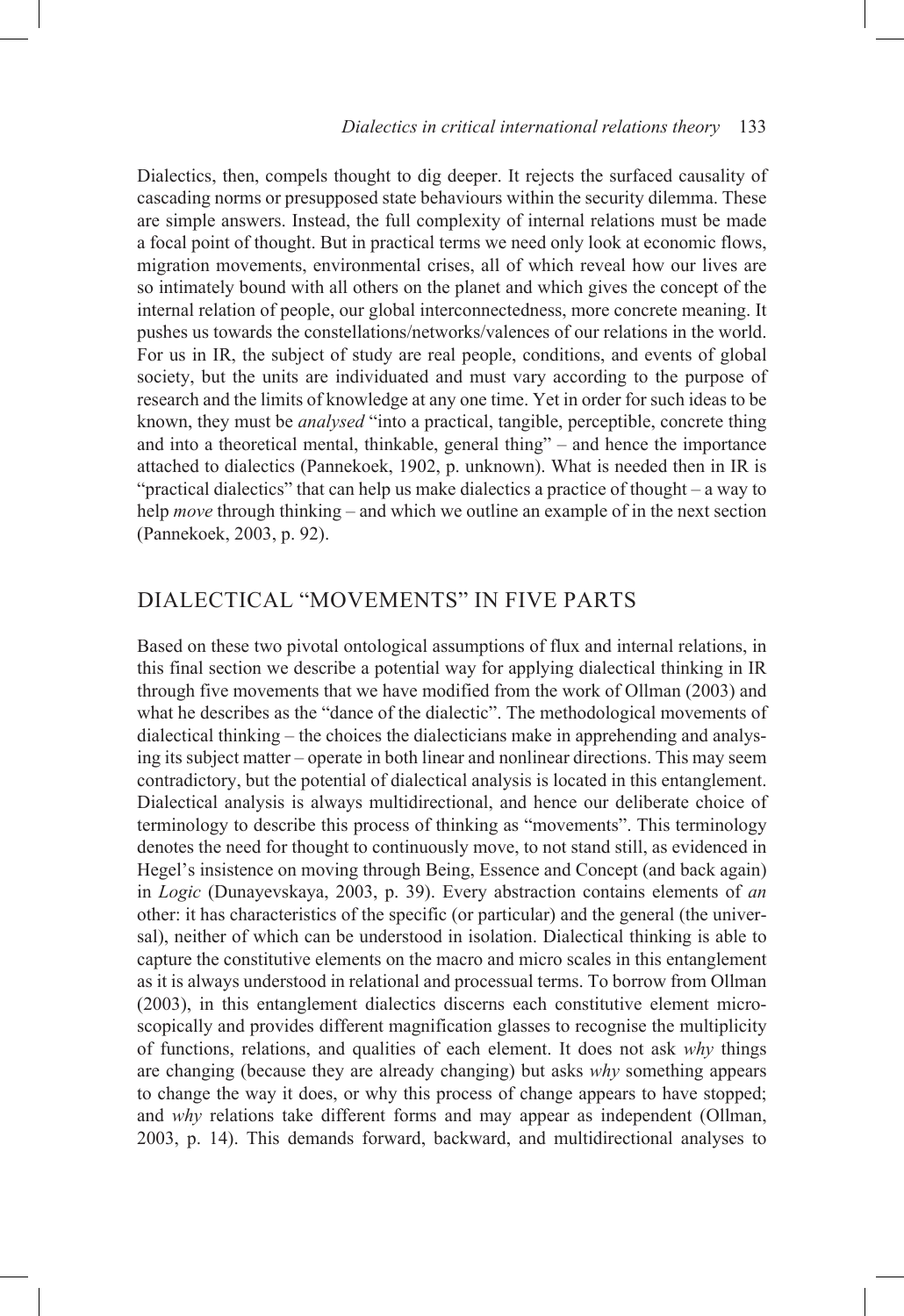view the different ways in which the elements, processes, and relations of the thing/ phenomena operate in the totality. Thus, rather than fixed methodological steps, the dialectical approach can be seen as a systematic operationalisation of different modes of abstraction embodied in successive movements of thought that regards the various forms entanglements as movement and relation.

# **Movement One: Choice of Abstractions**

After the initial step of choosing the subject matter of research from the infinite array of those possible within the whole, the first movement – or "step" in the dance of dialectic – is abstraction which, in the dialectical tradition, is understood as an activity, as a verb. This mental activity involves the deliberate and systematic selection and deconstruction of certain elements (or abstractions in the noun form) of a thing/phenomenon that constitutes a particular totality removed (for the purposes of analysis) from the larger whole. It is removed so that it can be analysed more closely but in full recognition that removed from its relations in this way it can only remain partially known. Ollman (1990, p. 27) explains that abstraction denotes the "simple recognition of the fact that all thinking about reality begins by breaking it down into manageable parts". This choice of abstraction may appear arbitrary to non-dialectical thinkers but the selection is part of the critical process of judgement and evaluation of what elements in the totality of relations are most relevant to the thing/phenomena – as Cox (1981) always reminds us, our knowledge is always for someone and some purpose. This flexibility of selection is anything but arbitrary in the sense that there exists, of necessity, a logical relation between these elements with respect to the whole. For example, in the context of IR, we might say the environment, economy, and politics are "logically internal" to one another in that the social relations contained in each are necessarily intertwined and mutually dependent. For methodological purposes, these abstractions are of one particular aspect of the totality. As Ollman (1990, p. 39) writes, "boundaries are never given and when established never absolute". In other words, the object of study is the premeditated range against which the dialectician determines what and how to abstract – but this is never mistaken for the totality itself – and which compels thought to constantly place its abstraction back within the whole.

## **Movement Two: Levels of Analysis**

As already mentioned, the choice of subject matter is not arbitrary for dialecticians. Given its acceptance of the ontologies of flux and internal relations, those who are concerned with using dialectics are typically concerned with questions of how and why things are seen to change as they do – and how relations between things generate these ongoing processes of flux within a given context and as seen from a specific perspective. Ollman (2003) classifies three strategic modes of dialectical analysis, namely: level of extension, level of generality, and vantage point (which we consider as so important we treat it as a separate "movement"). These assist analysis to recog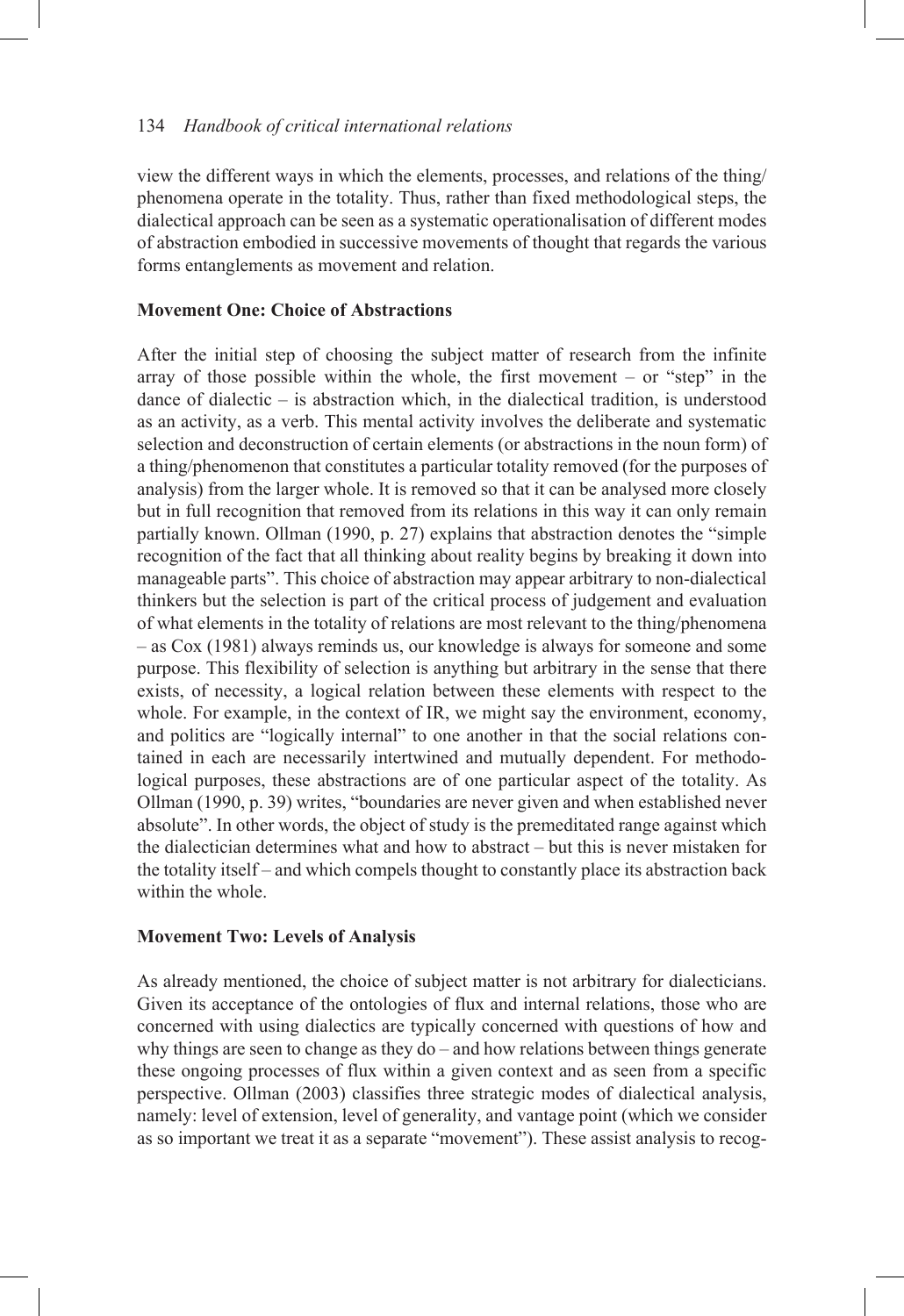nise the internal relations and the changes that occur when abstractions are understood from different positions, functions, or points of entry. The level of extension refers to the boundaries of a particular spatial and temporal totality of related parts. The level of generality brings a particular function or quality of the abstraction into clear focus, which, in turn, allows thought to discern the distinct relations of each part in relation to the totality. This involves a shift from particularity to universality, or difference to equivalence respectively, of the functions and qualities of each element in relation to each other. Vantage point refers to the point of entry in which a particular abstraction occupies a central position to examine its relative importance in function and purpose to other elements and the totality. With each change in position, in the words of Ollman (2003, p. 75), "there are significant differences in what can be perceived, a different ordering of the parts, and a different sense of what is important".

The level of generality refers to the breakdown of parts from the most specific quality to the most general. If we look at the idea of subjectivity, an example taken from Ollman, from its most specific to the most general quality, the "subject" can be subdivided into any number of forms of their identity: as unique individual, occupier of specific trade/profession, producer/consumer of goods and services, embodiment of surplus value, citizen of society, species in the natural world and, most generally, an element of the metaphysical realm (Ollman, 2003). Thus, abstractions of any kind are necessarily situated in one or another category of level of generality. This is intended to compel thought to move abstractions across these various levels in order to perceive all the different relations, interactions, contradictions, and functions crucial to understanding the object in its complexity. This analytical process of re-abstraction (as verb and noun) is imperative for the immanent relations to become apparent. At this level of generality, the abstractions (as nouns) undergo a process of deliberate conversion from being temporally fluid to temporally stable. This temporal stability by means of the process of re-abstraction enables thought to capture, however momentarily, the interaction and interpenetration of different variables (abstractions as nouns) and the set of conditions within and among these variables regarding potential change.

# **Movement Three: Vantage Point**

Vantage point (often referred to, unhelpfully, as the "interpenetration of opposites") or what we would prefer to call "dialectical relativity" goes to the idea that how a thing/phenomenon appears is due to its conditions and the conditions of the observer. It is this "perspectival element" (Ollman, 1993, p. 16) that ensures dialectical analysis remains relative and requires constant reflexivity on behalf of the observer: the dialectician. Arguably, one of the earliest to formulate the importance of vantage to dialectical analysis in Western philosophy was Aristotle who pushed for the examination of objects/subjects from "each side" in order to expose the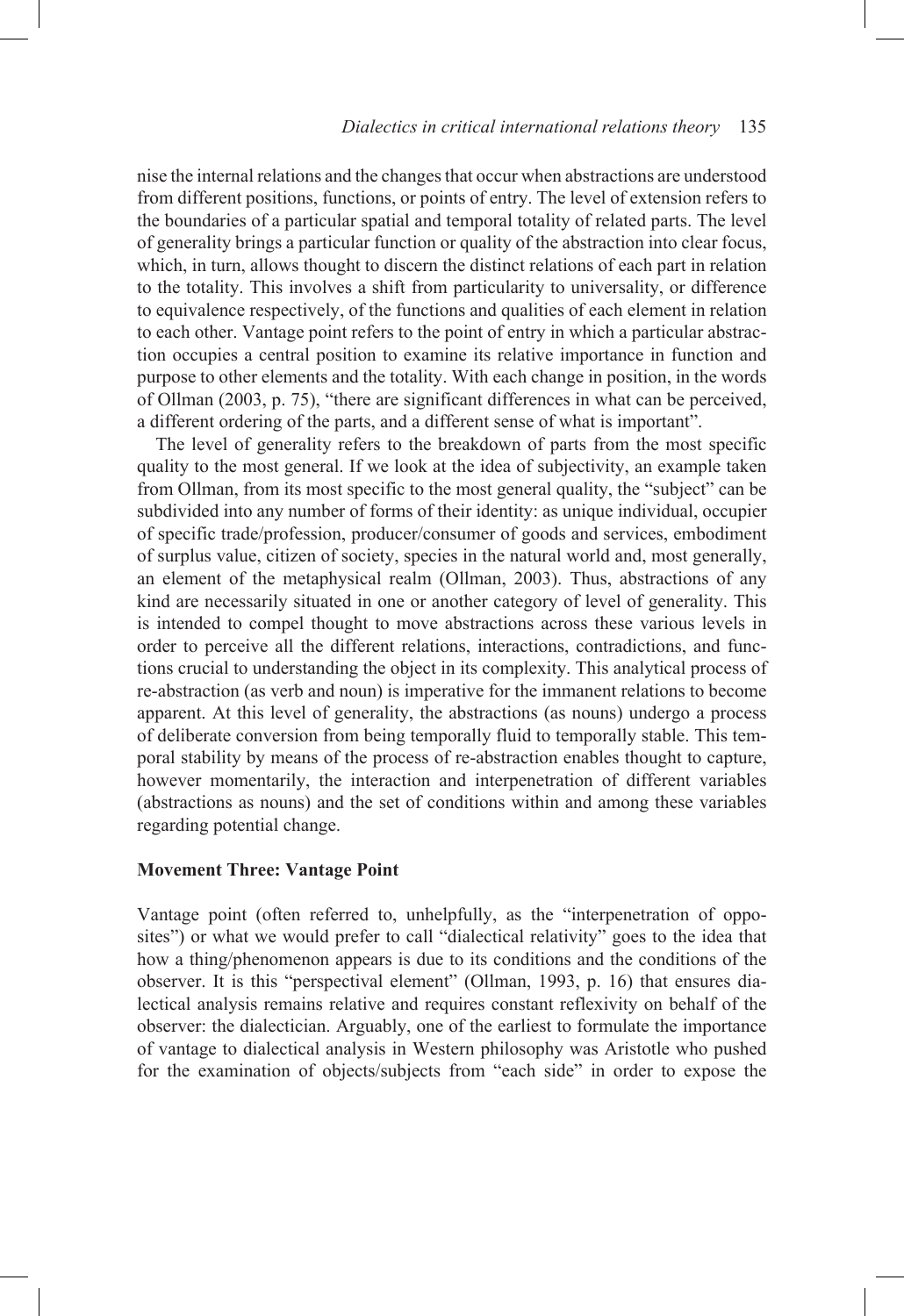truth/falsity of such claims.<sup>6</sup> He showed how the alteration of vantage and context can reveal different things about the object/subject. This was the key reason why Marx praised Aristotle as the "greatest thinker of antiquity" (McCarthy, 1992, p. 2). Aristotle placed vantage points (from "each side") to context, relation, and opinion as essential to the dialectical process. Given his Principle of Non-Contradiction (A  $= A$ ), that something cannot "be" and "not be", the addition of vantage point helped situate analysis in a reality in which the dialectician and interlocutor were present and relative within their knowledge community. In this manner, Aristotle introduced many of the categories of dialectical thought later developed in Hegel's *Logic*  (Being, Quantity and Quality, Part and Whole, Necessity and Accident, Potential and Actual) through which dialectics became a system of investigating the many aspects under which an object can be regarded – a way in which thought could apprehend that  $A \neq A$  or that  $A = A$  dependent on perspective.

Earlier still, we can locate a related form of thinking in the concept of *Anekāntavāda* – the "many sidedness of reality" – that emerged at the beginning of 500 bce in the thought of Mahāvīra and the Jainist theory of judgement (Schwartz, 2018, p. 91). Jainist ontology holds that no substance will terminate, nor any new substance originate in endless time, and that things are always undergoing change. Of this endless change, we perceive mere single facets of this process for a thing cannot be held or known all at once by the human mind. The stable character or appearance of identity is merely relative to one of perspective (Wald, 1975). Anekāntavāda led Jainist thought to commit to a range of epistemological choices: plurality, an ethics of toleration, and, most importantly for our purposes, the multiplicity of viewpoints. As all perspectives are necessarily one-sided and cannot comprehend the entire truth, Anekāntavāda compels thought to *Nayavāda* (partial viewpoints) and *Syādvāda* (conditional predication, or the dialectic of seven-fold predication). Nayavāda is the theory of partial viewpoints and the necessity of the plurality of perspectives. From this position, to gain knowledge/experience from only one *naya* (one individual character) would be to become like one of the seven blind men, who, each feeling separate parts of an elephant, conclude the single part they hold represents the elephant's true form. Nayavāda therefore pushes thought towards the recognition that the viewpoints we adopt are limited by our subjective capacities (i.e. our position, fallibilities, vantage, experience, and so on) and that the viewpoints we adopt are defined by the very interests or the purposes by which we pursue thought (including not only personal biases and social conditions, but also the goals of knowledge). It does not reject such incomplete knowledge but sees in them *partial* (limited) expressions of the whole, elements that allow us to comprehend a part of reality (Shah, 1998). As such, it developed a method – the seven-fold predications of Syādvāda, or the seven categories – to form a system of logic to exhaust the possibilities of *all* knowledge claims. This does so by emphasising the relativity of each predication. That is,

<sup>6</sup> See The Politics, I I, s 3; 8. This was also taken up by Al Farabi, in Ibna Sina;s Logic of the Shifa; and Ibn Rushd's short and middle commentaries, as well as by Maiomonides.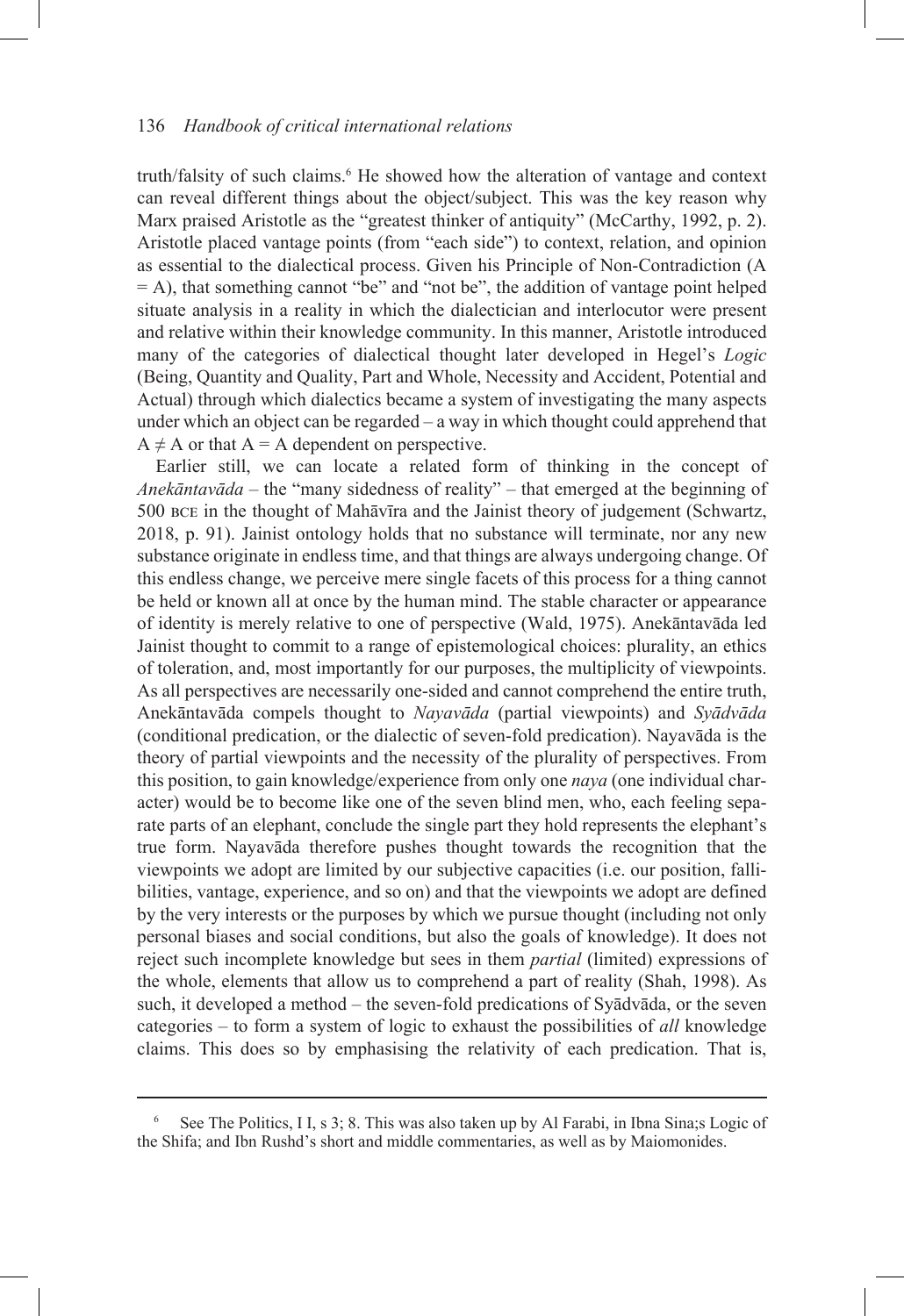"Syād" – loosely translated as "from some viewpoint" or "may be" – is affixed to every statement to demonstrate its conditional or partial aspect, and, thereby, every such statement is able to retain its *relative* truth. When expressed as a whole, these perspectives can cover all claims to knowledge of a thing/phenomena. The Syādvāda are: (1) may be, it is; (2) may be, it is not; (3) may be, it is and it is not; (4) may be, it is indescribable; (5) may be, it is and yet is indescribable; (6) may be, it is not and it is also indescribable; (7) may be, it is and it is not and it is also indescribable.

None of this should be mistaken as implying that dialectics reverts to an absolute relativity. Not all perspectives are equally valid, as Ollman often repeats. Alongside the levels of extension and generality, abstractions can be "manipulated" into vantage points through which to view the distinctive relations that exist within the whole. This can be seen as a change of perspective and focus from which to understand more comprehensively the complexity of internal relations. Such representations should not be mistaken as "either/or", or, as "static/fixed" notions of identity. Instead, different vantages expose the different embodiments and facets of what appears to a perspective as identity. Hence, the mode of vantage point serves as a systematic exposition of the complexity of the social relations that exist within the relational whole. Context is of crucial significance to comprehend internal relations, as the variables do not interact with the context and vice versa, but instead the context exists within the representation of the variables.

#### **Movement Four: Contradictions**

Contradiction is the best known aspect of dialectics and its most important aspect – as stated by Hegel (in Brincat, 2009, p. 456), contradiction "is the root of all movement and vitality; it is only insofar as something has a contradiction within it that it moves, has a drive and activity". Premised on the ontologies of flux and internal relations, contradictions appear through dialectical analysis because its approach does not view things as static and lifeless, or as externally related and independent, or with fixed identity. Rather, as stated by Engels, "as soon as we consider things in their motion, their change, their life, their reciprocal influence on one another. Then we immediately become involved in contradictions" (in Ollman, 2003, p. 84). Dialectics enables cognition to move beyond the appearance of contradiction as paradox or opposition to interrogate the relations of which it is constituted. For Ollman (2003, p. 17), contradiction is best described then as the incompatible development of different elements within the same relation, that is, elements that are interdependent. He continues:

Consequently, their paths of development do not only intersect in mutually supportive ways, but are constantly blocking, undermining, otherwise interfering with and in due course transforming one another … The future finds its way into this focus as the likely and possible outcomes of the interaction of these opposing tendencies in the present, as their real potential.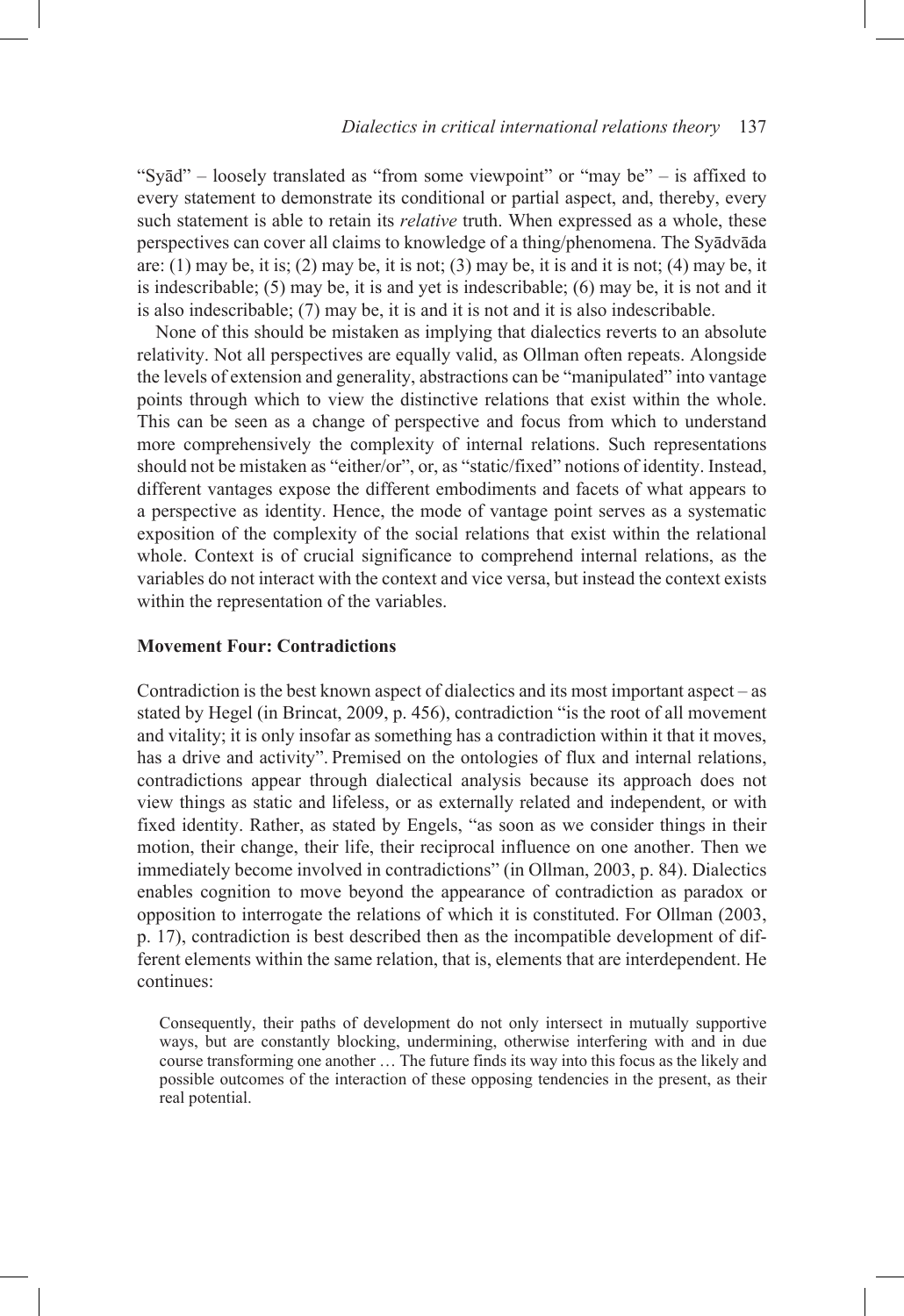For example, wealth and poverty within the capitalist world economy are revealed as two sides of the same coin; they cannot be conceptualised without or in the absence of the other. In fact, the existence of one presupposes the other. Contradictions are the unions of such processes, as they undermine and support each other and must therefore be properly regarded as different elements of the *same* unit as it moves and shifts over time, historically and organically. As Ollman explains, contradiction contains various movements including mutual reinforcement and subversion, escalation, transformation, and, lastly, resolution. For analytical purposes, abstractions (and re-abstractions) of these same relations expose these contradictions in their various movements and give content to the internal relations of each, helping thought to move beyond the appearance of contradiction to its essence as the possible outcomes of this interaction at a given moment.

It is these inner contradictions within internal relations that are responsible for all change. Yet non-dialecticians typically focus on one "factor" or one "determination" in their linear and mono-causal narratives because they cannot regard all the sides of the contradiction equally, nor do they have a method by which to abstract these many sides from one moment to the next. The result is a one-sided analysis that leads to causation bias. Such approaches, as stated by Ollman (2003, p. 18), "can never adequately grasp the way processes actually interpenetrate, and can never gauge the forces unleashed as their mutual dependence evolves from its distant origins to the present and beyond". In distinction, for dialecticians, tracing how certain social contradictions unfold – whether those within capitalism, the state, or patriarchy (and so on and so on) – is a key way for "discovering the main causes of *coming*  disruptions and *coming* conflict" (Ollman, 2003, p. 18). It is because of its perspective – its vantage – that dialectics can discern contradictions that exist in fact but which other approaches would miss, misconstrue, or ignore (Ollman, 2003, p. 108). Dialectical analysis, taken in its methodological form, is therefore fundamental to the "tracings" of such contradictions by focusing on the movements/forces/relations that simultaneously reproduce the existing status quo (or equilibrium) and those that are undermining it (Ollman, 2003, p. 85).

Over time these contradictory relations may lead to the overwhelming of one side or the other, leading to either partial or total resolution. However, real contradictions – such as those in the social life of IR – are categorically different from contradictions in logic. Whereas logical contradictions are a sign of error that necessitates reformulation and correction, in relations of "real" contrariety between persons/groups, these social contradictions are unsuccessfully mediated problems of intersubjectivity that may, or may not, be sublated (Brincat, 2011, p. 678). Such a move was made explicit by Adorno (in Alker, 1982, p. 85) in his critique of the material contradictions in liberal society:

If social science takes the concept of a liberal society as implying freedom and equality … [and then] disputes, in principle, the truth content of these categories under liberalism – in view of the inequality of the social power which determines the relations between people – then these are not logical contradictions which could be eliminated by means of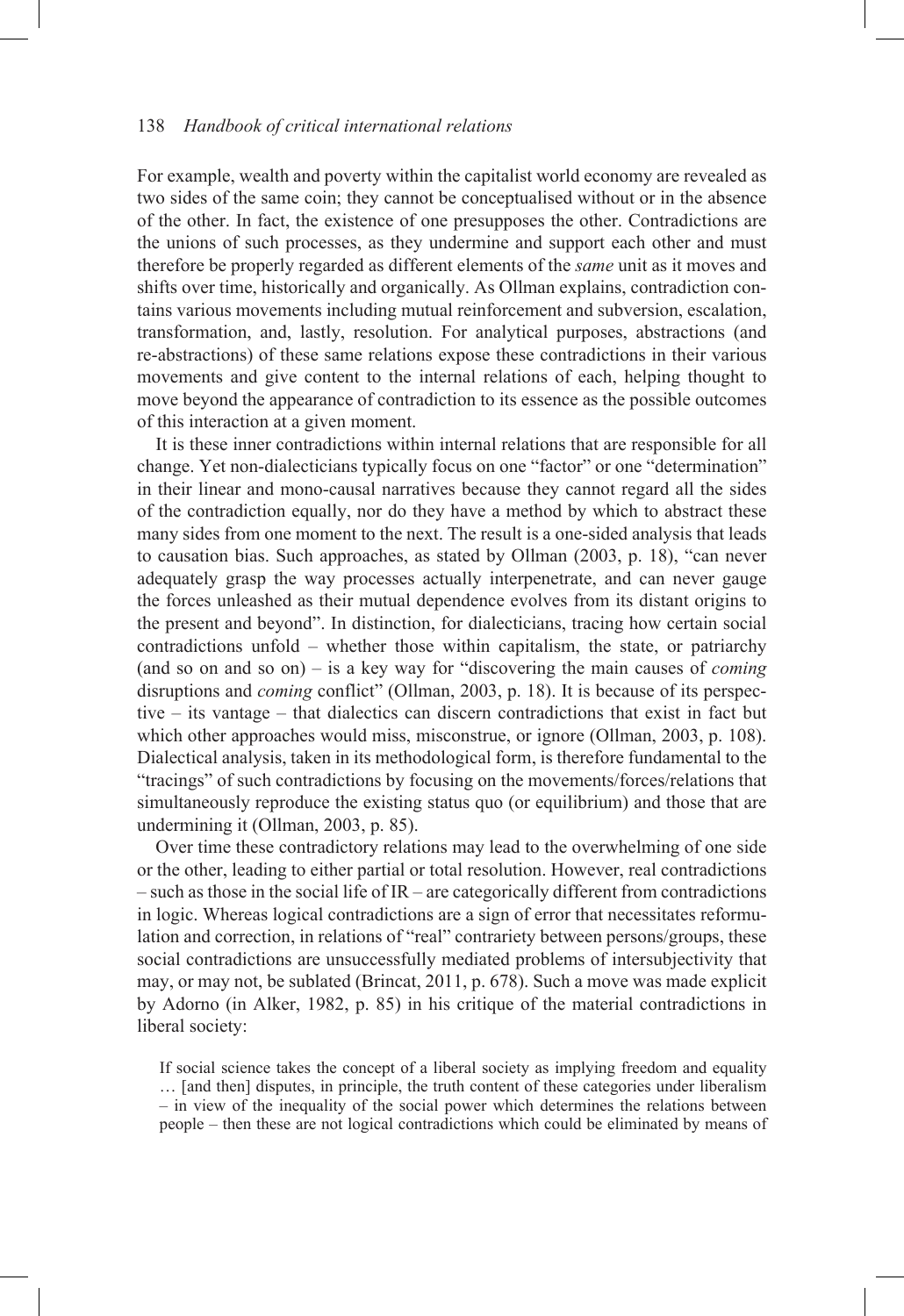more sophisticated definitions, nor are they subsequently emergent empirical restrictions of a provisional definition, but, rather, they are the structural constitution of society itself.

Dialectics exposes the unfinished process of the development of human potential, reveals its incompleteness, and exposes the potentialities that are as yet unrealised but which are, potentially, realisable. At this point dialectics moves towards a transformative critique of existing conditions that can overcome the separation between ideal as it appears (the promises of social order) and its actuality. But reality is seen as "complex multi-path developmental processes that can be interwoven or contradictory in numerous ways" (Patomäki, 2017, p. 173). As such, there is no predetermination, guarantee of progress, or any other teleological claim in dialectics because all such potentialities are dependent on the constellations of social relations that form the conditions of social change. Dialectics merely informs social analysis to the relations supporting or blocking such change. History has a "double character", things/phenomena that may appear inert, or appear static in in the conditions of the status quo, are nevertheless potentially dynamic. They too form part of the arms of the spiral of history. As explained by Neufeld (1997), social contradictions cannot be sustained over time, and dialectics' real value is in assisting thought to better understand how these antagonistic forms *may* resolve themselves. In this way dialectics can be an aid in human emancipation.

# **Movement Five: Open-endedness**

Aetiologically the idea of dialectical analysis as a "crystal ball" is an impossibility, for one cannot not know *a priori* which social factor(s) will have causal effect, nor can one prove that certain processes are historically necessary (Ollman, 1971). So, the idea of dialectics' detractors that it is either predictive or teleological is merely an aspersion by those who do not understand it. Distinctively, given the ontological interdependence of and between relations, the mode of dialectical enquiry does not allow for reductive explanations found in causation and determination. These may have specific truths within specific contexts but they are never complete or whole. As we have seen with the movement of "abstraction", dialectics always requires any abstracted thing/phenomenon to be re-integrated into the whole, into the complete nest of internal relations. It requires thought to constantly move between these movements simultaneously, to never rest, or, to borrow from Tolkein's *The Hobbit*, for mind to go "there and back again". This was the essential part of Hegel's *Logic* and should remain the key methodological insight of this endless movement of thought.

Dialectics does not claim that human comprehension can ever be complete. Rather, the process of comprehension is open-ended, an ongoing process of (potentially) greater knowledge of the totality with the acknowledgment that any such knowledge claim is ultimately partial and transient, based on vantage that is likely to change in time, place, and context. Positing internal relations as primary, Dietzgen (2010) shows the relativity of all truth claims, how they are all partial truths, but that knowledge can develop and expand, and therefore that there are better and worse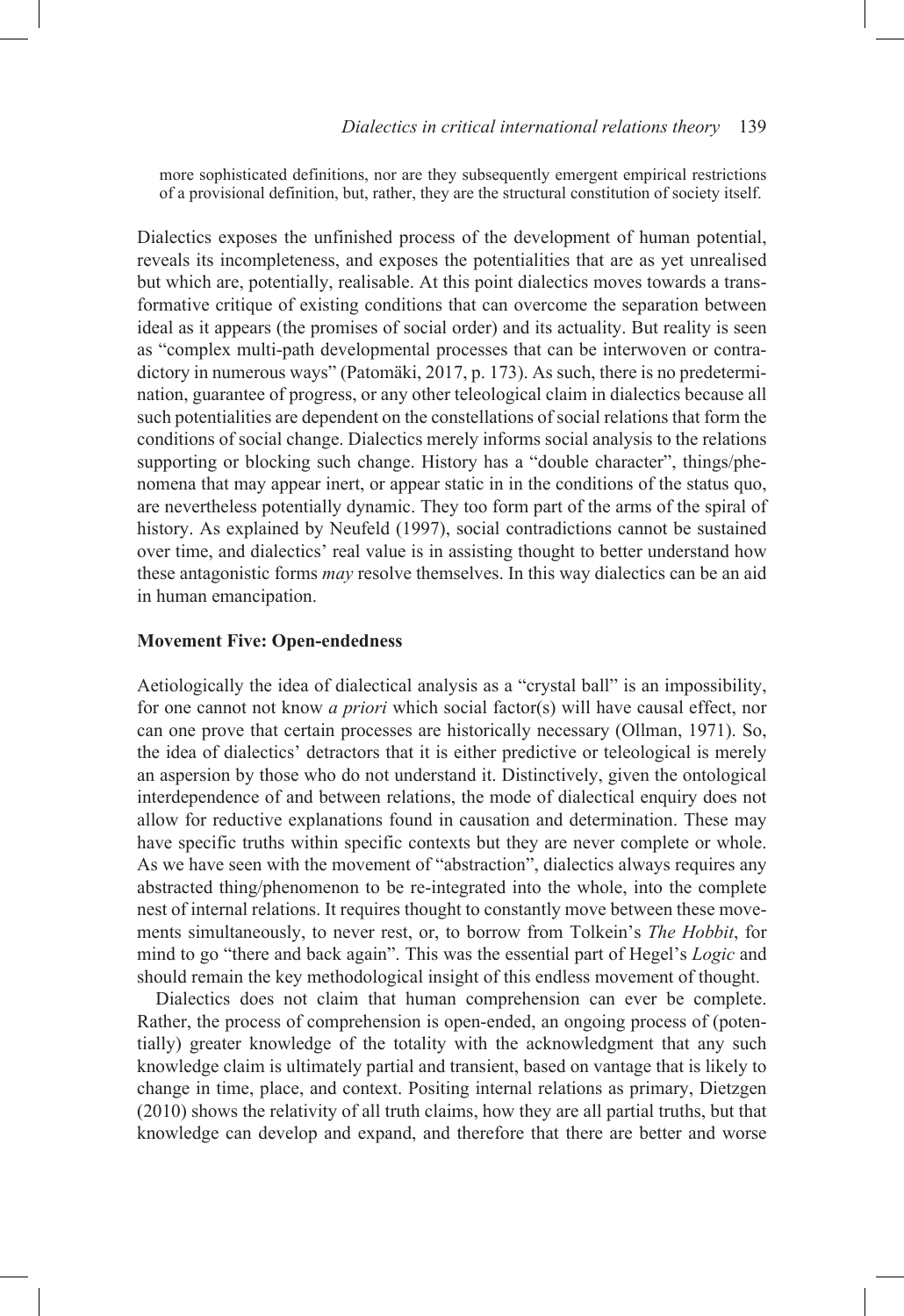forms of thinking. In this way, dialectics can help overcome the limitations of many approaches to IR that get stuck within given causal explanations by ensuring that at its level of abstraction of the particular (i.e. where an object, phenomenon, or moment is analysed in its particularity) is always re-integrated within the whole, that is, within the manifold relations and interconnections that make up world politics.

# CONCLUSION

In this chapter we have traced the importance of dialectical thinking in IR theory, detailed two of its core ontological premises in flux and the philosophy of internal relations, and outlined steps for its application that anyone interested in critical approaches in IR could take to deploy dialectics in their own research. Dialectics is best regarded as a process of thinking, an approach to thought itself, and should not be mistaken as the product thereof. The aim, at its core, is in getting us to think on "the problem of thinking" within a world that is not static or independent, but a world that is in flux and constituted by internal relations. Because of these ontological commitments of flux and internal relations, it pursues understanding relations further than any other theory and comes to a far greater analytical understanding of "*the* between", the mutual implication of relationality itself that can be of acute significance when studying the dynamic forces of world politics in movement. But we must always remember that the focus of any emancipatory theory must be on using ideas to change the materiality of social conditions – to change how we relate to each other and nature – and not in using ideas to change ideas.

# REFERENCES

- Agathangelou, A.M. & Ling, L.H. (2004), The House of IR: From Family Power Politics to the Poises of Worldism. *International Studies Review*, **6**(4), 21–49.
- Agathangelou, A.M. & Ling, L.H. (2005), Power and Play Through Poisies: Reconstructing Self and Other in the 9/11 Commission Report. *Millennium: Journal of International Studies*, **33**(3), 827–853.
- Alker, H.R. (1982), Logic, Dialectics and Politics: Some Recent Controversies, in H.R. Alker, Jr. (ed.), *Dialectical Logics for the Political Sciences*, Poznan Studies in the Philosophy of the Sciences and the Humanities, 7. Amsterdam: Rodopi, 1–96.
- Alker, H.R. & Biersteker, T.J. (1984), The Dialectics of World Order: Notes for a Future Archeologist of International Savoir Faire. *International Studies Quarterly*, **28(**2), 121–142.

Ashworth, T. (2000), *Trench Warfare, 1914–1918: The Live and Let Live System*. London: Pan Macmillan.

Barnes, J. (2013), *Presocratics-Arg Philosophers*. Abingdon: Routledge.

- Benjamin, W., Spencer, L. and Harrington, M. (1985), Central Park. *New German Critique*, **34**, 32–58.
- Brincat, S. (2009), Negativity and Open-endedness in the Dialectic of World Politics. *Alternatives*, **34**(4), 455–493.
- Brincat, S. (2011), Towards a Social-relational Dialectic for World Politics. *European Journal of International Relations*, **17**(4), 679–703.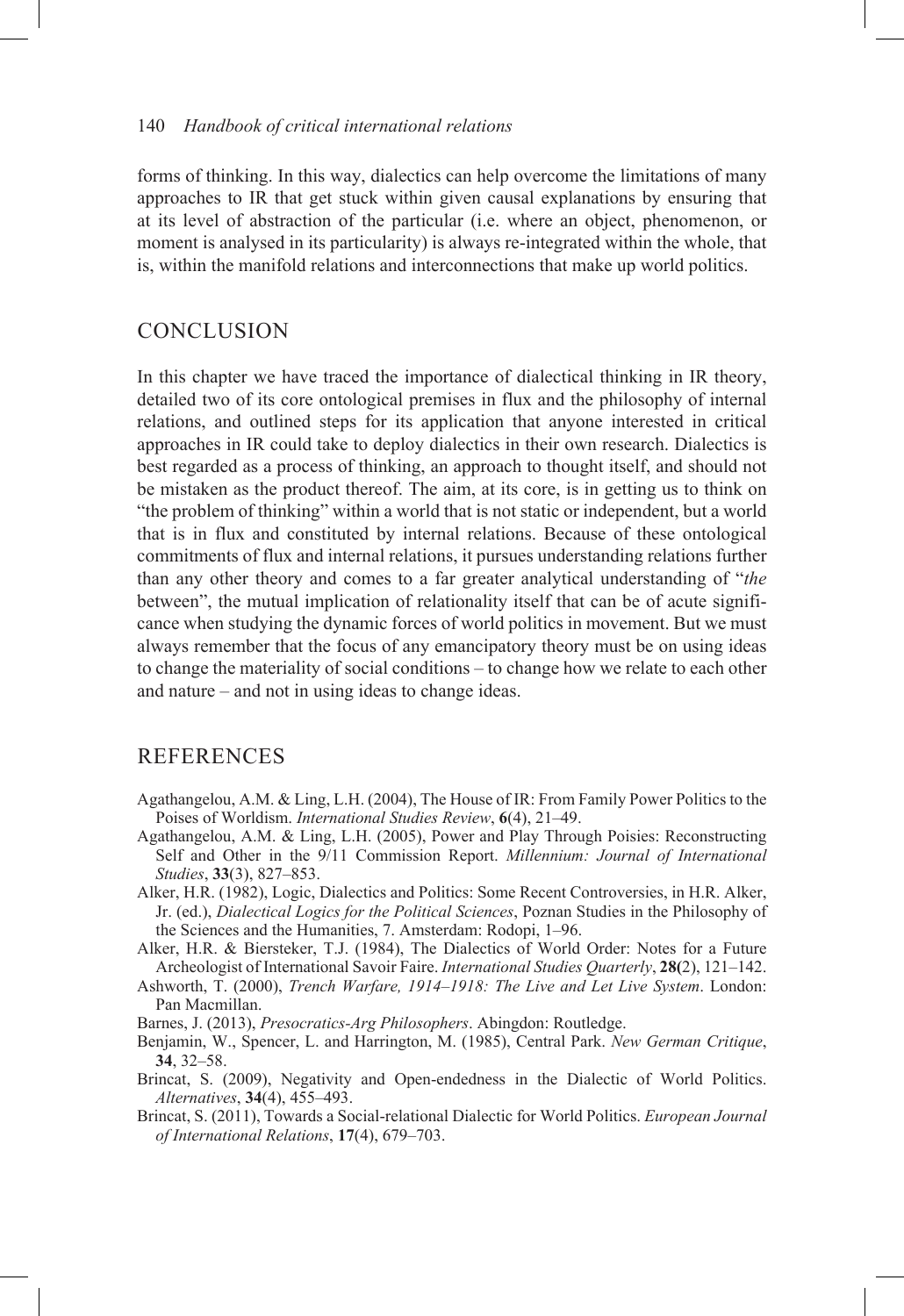- Brincat, S. (2014), Dialectics and World Politics: The Story So Far … *Globalizations*, **11**(5), 587–604.
- Brincat, S. & Ling, L.H.M. (2014), Dialectics for IR: Hegel and the Dao. *Globalizations*, **11**(5), 661–687.
- Cox, R.W. (1981), Social Forces, States and World Orders: Beyond International Relations Theory, *Millennium: Journal of International Studie*s, **10**(2), 126–155.
- Cox, R.W. & Schechter, M.G. (2002), *The Political Economy of a Plural World: Critical Reflections on Power, Morals and Civilization*. London: Psychology Press.
- Dietzgen, J. (2010), *The Nature of Human Brain Work: An Introduction to Dialectics*. Oakland: PM Press.
- Dunayevskaya, R. (2003), *Philosophy and Revolution*. Lanham: Lexington Books.
- Engels, F. (1925), Dialectics II, in A. Blunden (ed.), *Dialectics of Nature*. [online] Available at: https://www.marxists.org/archive/marx/works/1883/don/ch02.html [Accessed 9 December 2018].
- Finnemore, M. and Sikkink, K. (1998), International Norm Dynamics and Political Change. *International organization*, **52**(4), 887–917.
- Graham, D. (n.d.), Heraclitus, in *Internet Encyclopedia of Philosophy*. [online] Available at: https://www.iep.utm.edu/heraclit/ [Accessed 9 December 2018].
- Hegel, G.W.F. (1975 [1830]), *Logic: Being Part One of the Encyclopaedia of the Philosophical Sciences* (3rd ed.) (W. Wallace, trans.). London: Clarendon Press.
- Heine, C. and Teschke, B. (1996), Sleeping Beauty and the Dialectical Awakening: On the Potential of Dialectic for International Relations. *Millennium*, **25**(2), 399–423.
- Johansson, I. (2011), All Relations Are Internal the New Version, published as: Toutes Les Relations Sont Internes – La Nouvelle Version. *Philosophiques*, **38**(1). [online] Available at: http://www.unige.ch/lettres/philo/mulligan/festschrift/Johansson-paper.pdf [Accessed 9 December 2018].
- Lenin, V.I. (1999), Imperialism: The Highest Stage of Capitalism, in *Lenin's Selected Works*, Volume 1. Moscow: Progress Publishers, 667–766.
- Liberman, K. (2007), *Dialectical Practice in Tibetan Philosophical Culture: An Ethnomethodological Inquiry Into Formal Reasoning*. Lanham: Rowman & Littlefield Publishers.
- Ling, L.H. (2013), *The Dao of World Politics: Towards a Post-Westphalian, Worldist International Relations*. Abingdon: Routledge.
- Marlin-Bennett, R., & Biersteker, T.J. (2012), Introduction, in R. Marlin-Bennett (ed.), *Alker and IR*. London: Routledge, 1–11.
- Marx, K. (1959), *The Economic and Philosophical Manuscripts*. [online] Marxists.org. at: https://www.marxists.org/archive/marx/works/1844/epm/index.htm [Accessed 9 December 2018].
- Marx, K. (1990), *Capital: A Critique of Political Economy: Volume I*. London: Penguin Books.
- Marx, K. (n.d.), *Marx–Engels Correspondence 1867*. Marxists.org. Available at: https://www .marxists.org/archive/dietzgen/1867/67\_11\_07.htm [Accessed 9 December 2018].
- McCarthy, G.E. ed. (1992), *Marx and Aristotle: Nineteenth-Century German Social Theory and Classical Antiquity*. Lanham, MD: Rowman & Littlefield.
- Neufeld, M. (1997), The "Dialectical Awakening" in International Relations: For and Against. *Millennium: Journal of International Studies*, **26**(2), 450.
- Ollman, B. (1971), *Alienation: Marx's Conception of Man in Capitalist Society.* Cambridge: Cambridge University Press.
- Ollman, B. (1976), *Alienation: Marx's Conception of Man in a Capitalist Society*, 2nd edition. Cambridge: Cambridge University Press.
- Ollman, B. (1990), Putting Dialectics to Work: The Process of Abstraction in Marx's Method. *Rethinking Marxism*, **3**(1), 26–74.
- Ollman, B. (1993), *Dialectical Investigations*. New York: Routledge.